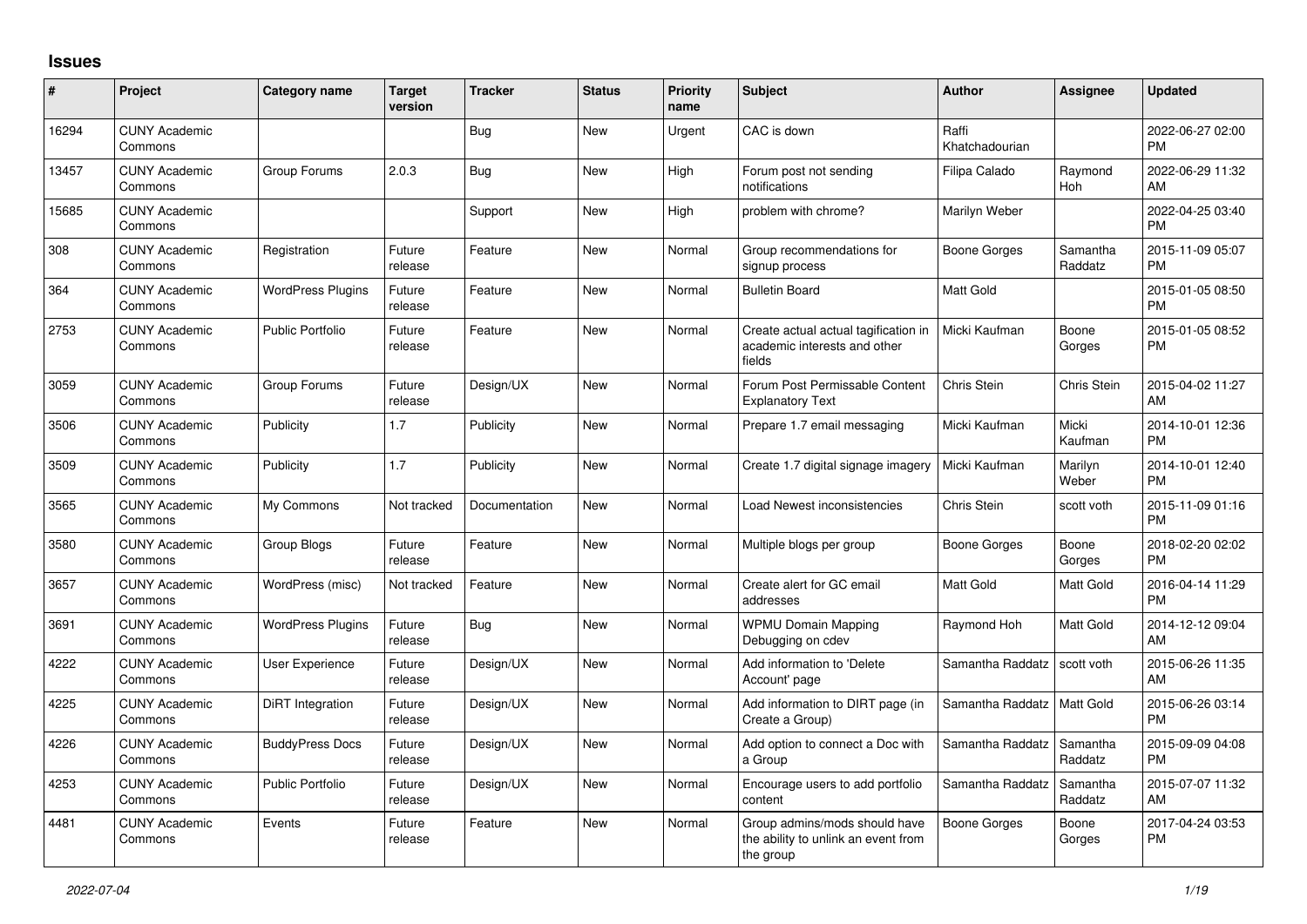| $\pmb{\#}$ | Project                         | <b>Category name</b>       | <b>Target</b><br>version | <b>Tracker</b> | <b>Status</b> | <b>Priority</b><br>name | <b>Subject</b>                                                     | <b>Author</b>           | <b>Assignee</b>     | <b>Updated</b>                |
|------------|---------------------------------|----------------------------|--------------------------|----------------|---------------|-------------------------|--------------------------------------------------------------------|-------------------------|---------------------|-------------------------------|
| 4592       | <b>CUNY Academic</b><br>Commons | Events                     | Future<br>release        | Design/UX      | <b>New</b>    | Normal                  | Event Creation - Venue Dropdown<br>Slow                            | Samantha Raddatz        | Boone<br>Gorges     | 2015-09-14 04:56<br><b>PM</b> |
| 4622       | <b>CUNY Academic</b><br>Commons | <b>Public Portfolio</b>    | Future<br>release        | Design/UX      | <b>New</b>    | Normal                  | <b>Profile Visibility Settings</b>                                 | Samantha Raddatz        | Samantha<br>Raddatz | 2015-09-21 12:18<br><b>PM</b> |
| 4635       | <b>CUNY Academic</b><br>Commons | Authentication             | Future<br>release        | Feature        | <b>New</b>    | Normal                  | Allow non-WP authentication                                        | Boone Gorges            | Sonja Leix          | 2019-03-01 02:05<br><b>PM</b> |
| 4972       | <b>CUNY Academic</b><br>Commons | Analytics                  | Not tracked              | Bug            | <b>New</b>    | Normal                  | <b>Newsletter Analytics</b>                                        | Stephen Real            | Matt Gold           | 2015-12-09 12:54<br><b>PM</b> |
| 5182       | <b>CUNY Academic</b><br>Commons | Social Paper               | Future<br>release        | Design/UX      | <b>New</b>    | Normal                  | "Publishing" a private paper on<br>social paper?                   | Raffi<br>Khatchadourian | Boone<br>Gorges     | 2016-10-13 04:12<br><b>PM</b> |
| 5183       | <b>CUNY Academic</b><br>Commons | Social Paper               | Future<br>release        | Design/UX      | <b>New</b>    | Normal                  | Creating a new paper when<br>viewing an existing paper             | Raffi<br>Khatchadourian | Samantha<br>Raddatz | 2016-02-02 12:09<br><b>PM</b> |
| 5199       | <b>CUNY Academic</b><br>Commons | Social Paper               | Future<br>release        | Feature        | <b>New</b>    | Normal                  | add tables to the SP editor                                        | Marilyn Weber           |                     | 2016-10-24 11:27<br>AM        |
| 5205       | <b>CUNY Academic</b><br>Commons | Social Paper               | Future<br>release        | Feature        | <b>New</b>    | Normal                  | Social Paper folders                                               | Marilyn Weber           |                     | 2016-02-11 10:24<br><b>PM</b> |
| 5282       | <b>CUNY Academic</b><br>Commons | Social Paper               | Future<br>release        | Bug            | New           | Normal                  | Replying via email directs to paper<br>but not individual comment. | Marilyn Weber           | Raymond<br>Hoh      | 2016-03-02 01:48<br><b>PM</b> |
| 5298       | <b>CUNY Academic</b><br>Commons |                            | Not tracked              | Publicity      | <b>New</b>    | Normal                  | Survey Pop-Up Text                                                 | Samantha Raddatz        | Samantha<br>Raddatz | 2016-03-22 12:27<br><b>PM</b> |
| 5397       | <b>CUNY Academic</b><br>Commons | Social Paper               | Future<br>release        | Feature        | New           | Normal                  | frustrating to have to<br>enable/disable in SP                     | Marilyn Weber           | Samantha<br>Raddatz | 2016-04-20 03:39<br><b>PM</b> |
| 5488       | <b>CUNY Academic</b><br>Commons | Social Paper               | Future<br>release        | <b>Bug</b>     | New           | Normal                  | Add a "last edited by" field to<br>Social Paper group directories  | Boone Gorges            |                     | 2016-04-21 10:05<br><b>PM</b> |
| 5489       | <b>CUNY Academic</b><br>Commons | Social Paper               | Future<br>release        | Feature        | New           | Normal                  | Asc/desc sorting for Social Paper<br>directories                   | Boone Gorges            |                     | 2016-04-21 10:06<br><b>PM</b> |
| 5679       | <b>CUNY Academic</b><br>Commons | Analytics                  | Not tracked              | Feature        | New           | Normal                  | Logged In Users for GA                                             | Valerie Townsend        | Valerie<br>Townsend | 2016-06-11 09:49<br>AM        |
| 5992       | <b>CUNY Academic</b><br>Commons | <b>Email Notifications</b> | Future<br>release        | Feature        | New           | Normal                  | Changing the From line of<br>autogenerated blog emails             | Marilyn Weber           |                     | 2018-09-27 05:19<br><b>PM</b> |
| 6078       | <b>CUNY Academic</b><br>Commons | Blogs (BuddyPress)         | Future<br>release        | Feature        | New           | Normal                  | <b>Explore Adding Network Blog</b><br>Metadata Plugin              | Luke Waltzer            | Luke Waltzer        | 2016-10-11 10:29<br><b>PM</b> |
| 6332       | <b>CUNY Academic</b><br>Commons | WordPress (misc)           | Future<br>release        | Feature        | New           | Normal                  | Allow uploaded files to be marked<br>as private in an ad hoc way   | Boone Gorges            |                     | 2016-10-17 11:41<br><b>PM</b> |
| 6665       | <b>CUNY Academic</b><br>Commons |                            | Not tracked              | Publicity      | New           | Normal                  | Dead Link in 1.10 announcement<br>post                             | Paige Dupont            | Stephen Real        | 2016-12-01 03:11<br><b>PM</b> |
| 6755       | <b>CUNY Academic</b><br>Commons | WordPress (misc)           | Future<br>release        | <b>Bug</b>     | <b>New</b>    | Normal                  | Cannot Deactivate Plugin                                           | Laura Kane              |                     | 2016-11-16 01:12<br><b>PM</b> |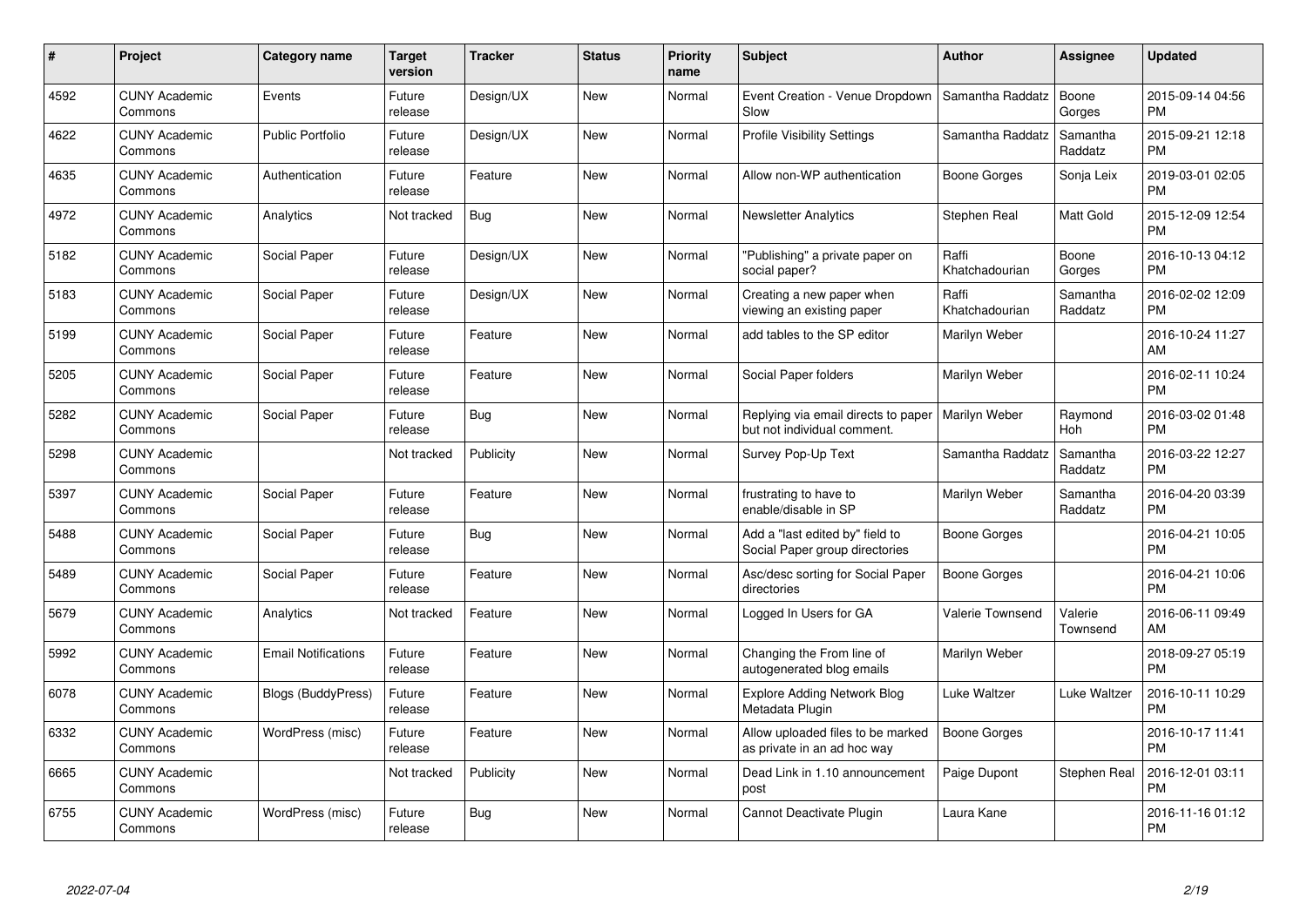| #     | Project                         | Category name            | <b>Target</b><br>version | Tracker    | <b>Status</b> | <b>Priority</b><br>name | Subject                                                                                                                                      | Author                  | <b>Assignee</b>    | <b>Updated</b>                |
|-------|---------------------------------|--------------------------|--------------------------|------------|---------------|-------------------------|----------------------------------------------------------------------------------------------------------------------------------------------|-------------------------|--------------------|-------------------------------|
| 7022  | <b>CUNY Academic</b><br>Commons | Announcements            | Future<br>release        | <b>Bug</b> | <b>New</b>    | Normal                  | Sitewide announcements should<br>be displayed on, and dismissable<br>from, mapped domains                                                    | <b>Boone Gorges</b>     | Boone<br>Gorges    | 2018-03-22 10:18<br>AM        |
| 7624  | <b>CUNY Academic</b><br>Commons | <b>BuddyPress (misc)</b> | Future<br>release        | Design/UX  | <b>New</b>    | Normal                  | <b>BP</b> Notifications                                                                                                                      | Luke Waltzer            | Paige Dupont       | 2017-02-08 10:43<br><b>PM</b> |
| 7663  | <b>CUNY Academic</b><br>Commons | Social Paper             | Future<br>release        | Bug        | New           | Normal                  | Social Paper notifications not<br>formatted correctly on secondary<br>sites                                                                  | <b>Boone Gorges</b>     | Boone<br>Gorges    | 2018-04-16 03:52<br><b>PM</b> |
| 7928  | <b>CUNY Academic</b><br>Commons | Group Forums             | Not tracked              | Bug        | New           | Normal                  | Duplicate Forum post                                                                                                                         | Luke Waltzer            | Raymond<br>Hoh     | 2017-04-11 09:27<br><b>PM</b> |
| 7981  | <b>CUNY Academic</b><br>Commons | Social Paper             | Future<br>release        | Bug        | <b>New</b>    | Normal                  | Social Paper comments should<br>not go to spam                                                                                               | Luke Waltzer            | Boone<br>Gorges    | 2018-04-16 03:52<br><b>PM</b> |
| 8211  | <b>CUNY Academic</b><br>Commons | <b>WordPress Themes</b>  | Future<br>release        | Feature    | <b>New</b>    | Normal                  | Theme Suggestions: Material<br>Design-Inspired Themes                                                                                        | Margaret Galvan         | Margaret<br>Galvan | 2017-08-07 02:48<br><b>PM</b> |
| 8440  | <b>CUNY Academic</b><br>Commons | Onboarding               | Not tracked              | Bug        | <b>New</b>    | Normal                  | Create Test Email Accounts for<br><b>Onboarding Project</b>                                                                                  | Stephen Real            | Stephen Real       | 2017-08-01 09:49<br><b>PM</b> |
| 8607  | <b>CUNY Academic</b><br>Commons |                          | Not tracked              | Support    | <b>New</b>    | Normal                  | Paypal?                                                                                                                                      | Marilyn Weber           | Matt Gold          | 2018-05-15 01:37<br><b>PM</b> |
| 8835  | <b>CUNY Academic</b><br>Commons | Blogs (BuddyPress)       | Future<br>release        | Feature    | <b>New</b>    | Normal                  | Extend cuny is shortlinks to sites                                                                                                           | Luke Waltzer            | Boone<br>Gorges    | 2022-04-26 11:59<br>AM        |
| 9346  | <b>CUNY Academic</b><br>Commons | WordPress (misc)         | Not tracked              | Bug        | <b>New</b>    | Normal                  | Clone cetls.bmcc.cuny.edu for<br>development                                                                                                 | Owen Roberts            | Raymond<br>Hoh     | 2018-03-06 05:35<br><b>PM</b> |
| 9420  | <b>CUNY Academic</b><br>Commons | cuny.is                  | Not tracked              | Feature    | <b>New</b>    | Normal                  | Request for http://cuny.is/streams                                                                                                           | Raffi<br>Khatchadourian | Marilyn<br>Weber   | 2018-04-02 10:08<br>AM        |
| 9643  | <b>CUNY Academic</b><br>Commons | Publicity                | Not tracked              | Feature    | <b>New</b>    | Normal                  | Create a page on the Commons<br>for logos etc.                                                                                               | Stephen Real            | Stephen Real       | 2018-04-24 10:53<br>AM        |
| 9720  | <b>CUNY Academic</b><br>Commons | Authentication           | Future<br>release        | Feature    | <b>New</b>    | Normal                  | The Commons should be an<br>oAuth provider                                                                                                   | <b>Boone Gorges</b>     |                    | 2019-03-01 02:04<br><b>PM</b> |
| 9729  | <b>CUNY Academic</b><br>Commons | <b>SEO</b>               | Not tracked              | Support    | New           | Normal                  | 503 Errors showing on<br>newlaborforum.cuny.edu                                                                                              | Diane Krauthamer        | Raymond<br>Hoh     | 2018-05-22 04:48<br><b>PM</b> |
| 9908  | <b>CUNY Academic</b><br>Commons |                          | Not tracked              | Feature    | New           | Normal                  | Is it possible to send email<br>updates to users (or an email<br>address not on the list) for only a<br>single page AFTER being<br>prompted? | <b>Michael Shields</b>  | scott voth         | 2018-06-11 01:34<br><b>PM</b> |
| 9926  | <b>CUNY Academic</b><br>Commons | <b>WordPress Plugins</b> | Future<br>release        | <b>Bug</b> | New           | Normal                  | twitter-mentions-as-comments<br>cron jobs can run long                                                                                       | Boone Gorges            | Boone<br>Gorges    | 2018-10-24 12:34<br><b>PM</b> |
| 10226 | <b>CUNY Academic</b><br>Commons | Courses                  | Future<br>release        | Feature    | New           | Normal                  | Add "My Courses" to drop down<br>list                                                                                                        | scott voth              | Boone<br>Gorges    | 2021-11-19 12:42<br><b>PM</b> |
| 10354 | <b>CUNY Academic</b><br>Commons | Public Portfolio         | Future<br>release        | Feature    | New           | Normal                  | Opt out of Having a Profile Page                                                                                                             | scott voth              | Chris Stein        | 2020-05-12 10:43<br>AM        |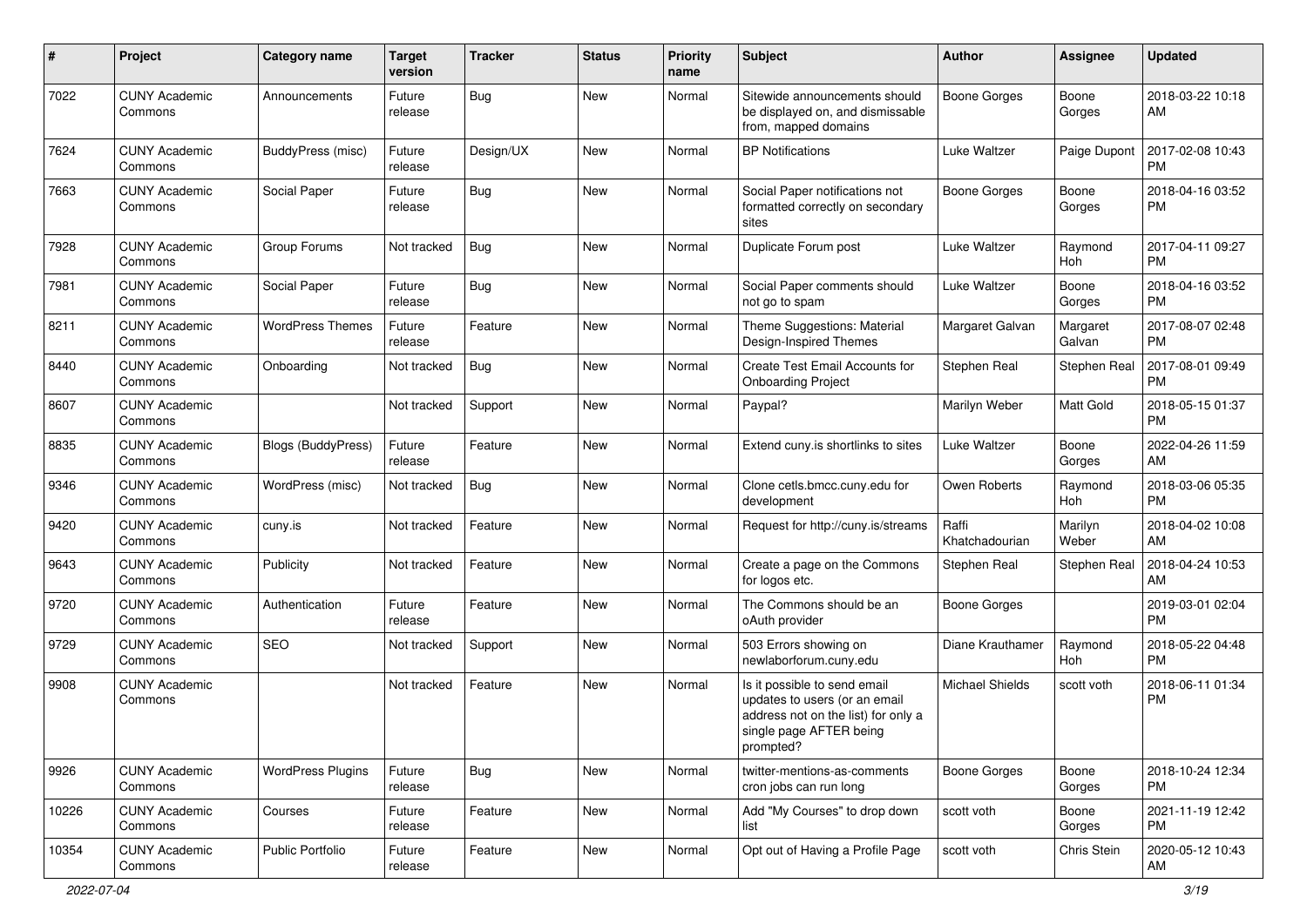| #     | Project                         | Category name               | <b>Target</b><br>version | <b>Tracker</b> | <b>Status</b> | Priority<br>name | <b>Subject</b>                                                                                               | Author              | <b>Assignee</b>    | <b>Updated</b>                |
|-------|---------------------------------|-----------------------------|--------------------------|----------------|---------------|------------------|--------------------------------------------------------------------------------------------------------------|---------------------|--------------------|-------------------------------|
| 10439 | <b>CUNY Academic</b><br>Commons | Design                      | 2.1.0                    | Design/UX      | <b>New</b>    | Normal           | Create Style Guide for Commons                                                                               | Sonja Leix          | Sara Cannon        | 2022-06-28 01:43<br>PM        |
| 10580 | <b>CUNY Academic</b><br>Commons | Information<br>Architecture | Future<br>release        | Design/UX      | New           | Normal           | Primary nav item review                                                                                      | Boone Gorges        | Sara Cannon        | 2022-06-28 01:29<br><b>PM</b> |
| 10794 | <b>CUNY Academic</b><br>Commons | Performance                 | Not tracked              | Bug            | New           | Normal           | Memcached connection<br>occasionally breaks                                                                  | Boone Gorges        | Boone<br>Gorges    | 2018-12-06 03:30<br><b>PM</b> |
| 10839 | <b>CUNY Academic</b><br>Commons | About page                  | Not tracked              | Support        | <b>New</b>    | Normal           | <b>Mission Statement Needs</b><br>Revision                                                                   | scott voth          | <b>Matt Gold</b>   | 2018-12-26 10:58<br>AM        |
| 11024 | <b>CUNY Academic</b><br>Commons | WordPress (misc)            | Future<br>release        | Bug            | <b>New</b>    | Normal           | Subsites should not show "you<br>should update your .htaccess<br>now" notice after permalink setting<br>save | Boone Gorges        |                    | 2019-01-28 01:35<br><b>PM</b> |
| 11243 | <b>CUNY Academic</b><br>Commons | BuddyPress (misc)           | Future<br>release        | Bug            | New           | Normal           | Audit bp-custom.php                                                                                          | Raymond Hoh         | Raymond<br>Hoh     | 2022-04-26 11:59<br>AM        |
| 11392 | <b>CUNY Academic</b><br>Commons |                             | Future<br>release        | Bug            | <b>New</b>    | Normal           | Migrate users away from<br><b>StatPress</b>                                                                  | Boone Gorges        |                    | 2019-04-23 03:53<br><b>PM</b> |
| 11393 | <b>CUNY Academic</b><br>Commons |                             | Not tracked              | Publicity      | New           | Normal           | After 1.15 release, ceate a hero<br>slide and post about adding a site<br>to a group                         | scott voth          | Patrick<br>Sweeney | 2019-05-14 10:32<br>AM        |
| 11496 | <b>CUNY Academic</b><br>Commons | Public Portfolio            | 1.15.2                   | Support        | New           | Normal           | Replace Twitter Icon on Member<br>Portfolio page                                                             | scott voth          | Boone<br>Gorges    | 2019-06-06 01:03<br><b>PM</b> |
| 11531 | <b>CUNY Academic</b><br>Commons | Events                      | Future<br>release        | Feature        | New           | Normal           | Main Events calendar should<br>include non-public events that<br>user has access to                          | scott voth          | Boone<br>Gorges    | 2019-06-11 10:00<br>AM        |
| 11545 | <b>CUNY Academic</b><br>Commons | <b>WordPress Plugins</b>    | Not tracked              | Support        | <b>New</b>    | Normal           | <b>Twitter searches in WordPress</b>                                                                         | Gina Cherry         | <b>Matt Gold</b>   | 2019-09-23 01:03<br><b>PM</b> |
| 11624 | <b>CUNY Academic</b><br>Commons | WordPress (misc)            | Not tracked              | Support        | <b>New</b>    | Normal           | Change pages into posts or swap<br>database for a Commons site?                                              | Stephen Klein       | Raymond<br>Hoh     | 2019-07-09 11:04<br>AM        |
| 11789 | <b>CUNY Academic</b><br>Commons | Courses                     | Future<br>release        | Feature        | <b>New</b>    | Normal           | Ability to remove item from<br>Courses list                                                                  | Laurie Hurson       | Sonja Leix         | 2019-09-24 12:28<br><b>PM</b> |
| 11834 | <b>CUNY Academic</b><br>Commons | <b>Group Files</b>          | Future<br>release        | Feature        | New           | Normal           | Improved tools for managing<br>group file folders                                                            | <b>Boone Gorges</b> | Sonja Leix         | 2019-09-06 03:55<br><b>PM</b> |
| 11843 | <b>CUNY Academic</b><br>Commons | WordPress (misc)            | Future<br>release        | Design/UX      | <b>New</b>    | Normal           | Tweaking the Gutenberg Editor<br>Interface                                                                   | Laurie Hurson       |                    | 2022-04-26 12:00<br><b>PM</b> |
| 11860 | <b>CUNY Academic</b><br>Commons | Registration                | Future<br>release        | Feature        | New           | Normal           | Ensure Students Are Aware They<br>Can Use Aliases At Registration                                            | scott voth          |                    | 2019-09-24 08:46<br>AM        |
| 11879 | <b>CUNY Academic</b><br>Commons |                             | Not tracked              | <b>Bug</b>     | <b>New</b>    | Normal           | Hypothesis comments appearing<br>on multiple, different pdfs across<br>blogs                                 | Laurie Hurson       | Laurie Hurson      | 2019-09-19 02:39<br>PM        |
| 11883 | <b>CUNY Academic</b><br>Commons | Help/Codex                  | Not tracked              | Support        | New           | Normal           | Need Embedding Help Page<br>Update (Tableau)                                                                 | Anthony Wheeler     | scott voth         | 2019-09-24 08:49<br>AM        |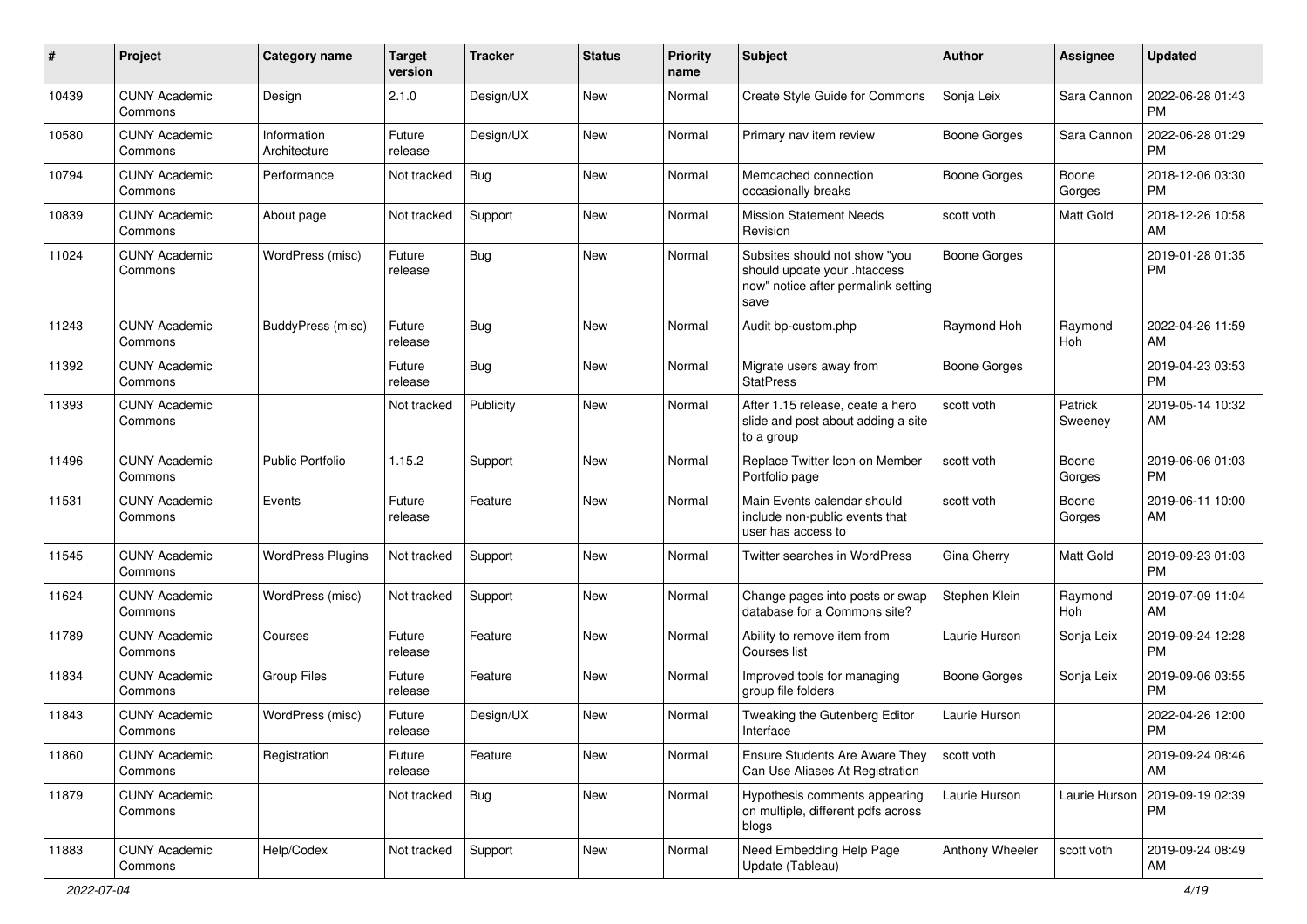| #     | <b>Project</b>                  | Category name              | <b>Target</b><br>version | <b>Tracker</b> | <b>Status</b> | <b>Priority</b><br>name | <b>Subject</b>                                                | <b>Author</b>       | Assignee           | <b>Updated</b>                |
|-------|---------------------------------|----------------------------|--------------------------|----------------|---------------|-------------------------|---------------------------------------------------------------|---------------------|--------------------|-------------------------------|
| 12042 | <b>CUNY Academic</b><br>Commons | <b>Email Notifications</b> | Future<br>release        | Feature        | <b>New</b>    | Normal                  | Improved error logging for BPGES<br>send queue                | Boone Gorges        | Boone<br>Gorges    | 2021-11-19 12:25<br><b>PM</b> |
| 12091 | <b>CUNY Academic</b><br>Commons | <b>Group Files</b>         | Future<br>release        | Feature        | New           | Normal                  | Improved pre-upload file validation<br>for bp-group-documents | Boone Gorges        | Boone<br>Gorges    | 2019-11-14 01:21<br><b>PM</b> |
| 12247 | <b>CUNY Academic</b><br>Commons | Publicity                  | Not tracked              | Support        | <b>New</b>    | Normal                  | <b>Screenshot of First Commons</b><br>Homepage                | scott voth          | scott voth         | 2020-01-14 12:08<br><b>PM</b> |
| 12328 | <b>CUNY Academic</b><br>Commons |                            | Not tracked              | Support        | New           | Normal                  | Sign up Code for Non-CUNY<br>Faculty                          | Laurie Hurson       |                    | 2020-01-28 10:25<br>AM        |
| 12352 | <b>CUNY Academic</b><br>Commons |                            | Not tracked              | Support        | <b>New</b>    | Normal                  | "posts list" page builder block<br>option                     | Marilyn Weber       |                    | 2020-02-03 01:29<br><b>PM</b> |
| 12382 | <b>CUNY Academic</b><br>Commons | Membership                 | Not tracked              | Support        | <b>New</b>    | Normal                  | Email request change                                          | Marilyn Weber       | Marilyn<br>Weber   | 2020-02-06 12:56<br><b>PM</b> |
| 12392 | <b>CUNY Academic</b><br>Commons | Help/Codex                 | Not tracked              | Documentation  | <b>New</b>    | Normal                  | <b>Updates to Common Commons</b><br>Questions on Help Page    | scott voth          | Margaret<br>Galvan | 2020-02-11 10:53<br>AM        |
| 12438 | <b>CUNY Academic</b><br>Commons | Courses                    | Not tracked              | Bug            | <b>New</b>    | Normal                  | Site appearing twice                                          | Laurie Hurson       | Boone<br>Gorges    | 2020-02-18 01:34<br><b>PM</b> |
| 12573 | <b>CUNY Academic</b><br>Commons | <b>WordPress Plugins</b>   | Future<br>release        | Bug            | <b>New</b>    | Normal                  | <b>CommentPress Core Issues</b>                               | scott voth          |                    | 2020-03-24 04:32<br><b>PM</b> |
| 12911 | <b>CUNY Academic</b><br>Commons |                            | Not tracked              | Feature        | <b>New</b>    | Normal                  | Block access to xmlrpc.php based<br>on User-Agent             | <b>Boone Gorges</b> | Boone<br>Gorges    | 2020-06-09 05:12<br><b>PM</b> |
| 13048 | <b>CUNY Academic</b><br>Commons | Shortcodes and<br>embeds   | Future<br>release        | Feature        | <b>New</b>    | Normal                  | Jupyter Notebooks support                                     | Boone Gorges        |                    | 2020-07-14 11:46<br>AM        |
| 13199 | <b>CUNY Academic</b><br>Commons | Group Forums               | Future<br>release        | Feature        | <b>New</b>    | Normal                  | Favoring Groups over bbPress<br>plugin                        | Colin McDonald      | Colin<br>McDonald  | 2021-11-19 12:28<br><b>PM</b> |
| 13286 | <b>CUNY Academic</b><br>Commons |                            | Not tracked              | Support        | New           | Normal                  | problem connecting with<br>WordPress app                      | Marilyn Weber       | Raymond<br>Hoh     | 2020-09-08 11:16<br>AM        |
| 13331 | <b>CUNY Academic</b><br>Commons | Site cloning               | Future<br>release        | Bug            | New           | Normal                  | Combine Site Template and Clone<br>operations                 | Boone Gorges        | Jeremy Felt        | 2021-11-19 12:39<br><b>PM</b> |
| 13358 | <b>CUNY Academic</b><br>Commons | Group Forums               | Future<br>release        | Feature        | New           | Normal                  | Improved UI for group forum<br>threading settings             | Boone Gorges        | Raymond<br>Hoh     | 2021-11-19 12:27<br><b>PM</b> |
| 13370 | <b>CUNY Academic</b><br>Commons | Group Library              | Future<br>release        | Feature        | New           | Normal                  | Library bulk deletion and folder<br>editing                   | Colin McDonald      | Boone<br>Gorges    | 2020-10-13 10:41<br>AM        |
| 13430 | <b>CUNY Academic</b><br>Commons | Reply By Email             | Not tracked              | <b>Bug</b>     | New           | Normal                  | Delay in RBE                                                  | Luke Waltzer        | Raymond<br>Hoh     | 2020-10-13 11:16<br>AM        |
| 13466 | <b>CUNY Academic</b><br>Commons | Cavalcade                  | Future<br>release        | Feature        | New           | Normal                  | Automated cleanup for duplicate<br>Cavalcade tasks            | Boone Gorges        | Boone<br>Gorges    | 2020-10-13 05:24<br><b>PM</b> |
| 13650 | <b>CUNY Academic</b><br>Commons | Group Library              | Future<br>release        | Feature        | <b>New</b>    | Normal                  | Forum Attachments in Group<br>Library                         | Laurie Hurson       |                    | 2021-11-19 12:30<br><b>PM</b> |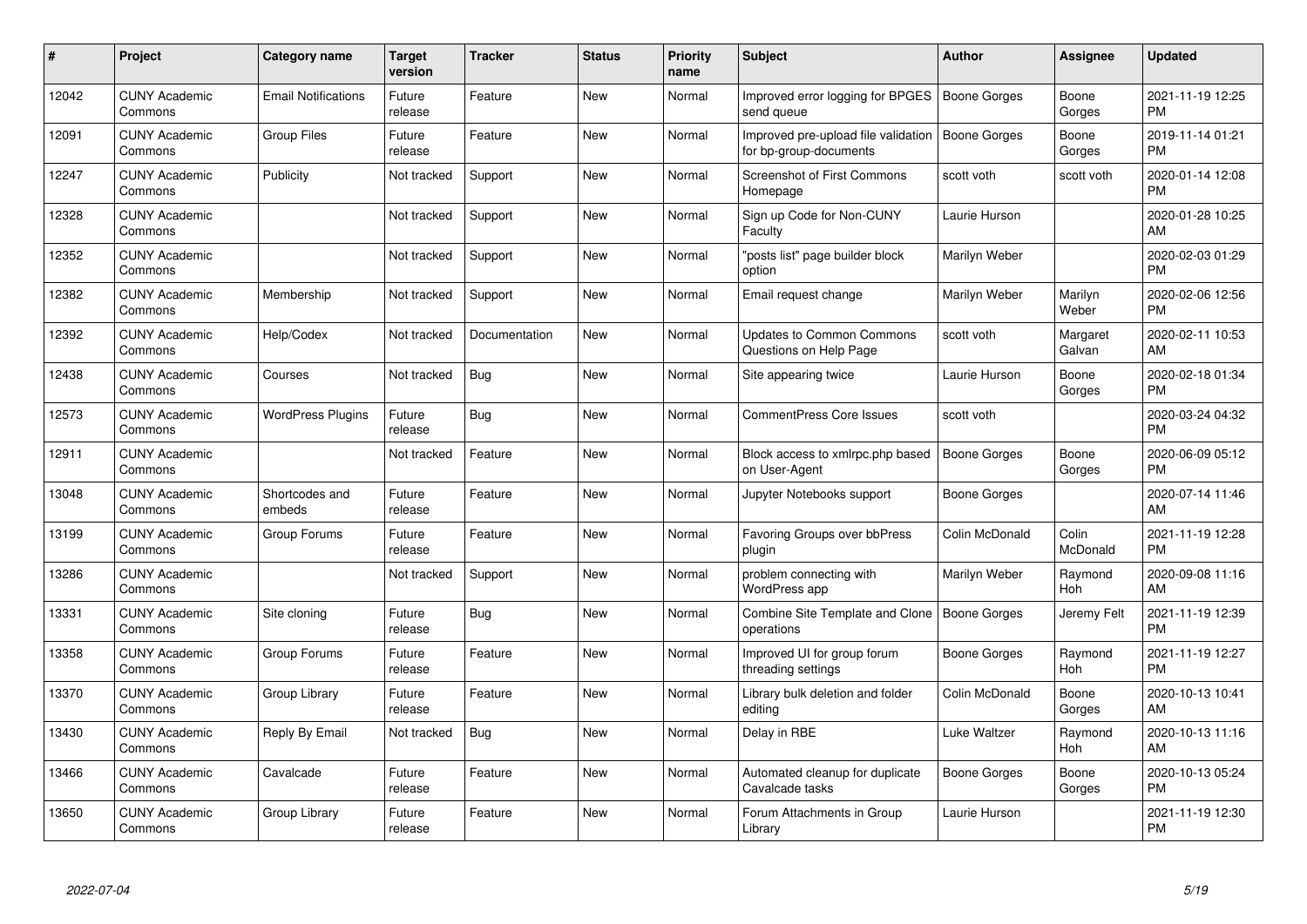| #     | <b>Project</b>                  | Category name                  | <b>Target</b><br>version | <b>Tracker</b> | <b>Status</b> | <b>Priority</b><br>name | <b>Subject</b>                                                                             | <b>Author</b>           | Assignee        | <b>Updated</b>                |
|-------|---------------------------------|--------------------------------|--------------------------|----------------|---------------|-------------------------|--------------------------------------------------------------------------------------------|-------------------------|-----------------|-------------------------------|
| 13835 | <b>CUNY Academic</b><br>Commons | WordPress (misc)               | Future<br>release        | Feature        | <b>New</b>    | Normal                  | Allow OneSearch widget to have<br>'CUNY' as campus                                         | Boone Gorges            | Boone<br>Gorges | 2021-11-19 12:39<br><b>PM</b> |
| 13891 | <b>CUNY Academic</b><br>Commons | Internal Tools and<br>Workflow | 2.1.0                    | Feature        | <b>New</b>    | Normal                  | Migrate automated linting to<br>GitHub Actions                                             | <b>Boone Gorges</b>     | Jeremy Felt     | 2022-06-29 11:13<br>AM        |
| 13949 | <b>CUNY Academic</b><br>Commons |                                | Not tracked              | Bug            | <b>New</b>    | Normal                  | Continued debugging of runaway<br>MySQL connections                                        | <b>Matt Gold</b>        | Boone<br>Gorges | 2021-09-14 10:42<br>AM        |
| 14184 | <b>CUNY Academic</b><br>Commons | <b>Public Portfolio</b>        | Future<br>release        | Feature        | <b>New</b>    | Normal                  | Centralized mechanism for storing<br>Campus affiliations                                   | <b>Boone Gorges</b>     | Boone<br>Gorges | 2022-01-04 11:35<br>AM        |
| 14309 | <b>CUNY Academic</b><br>Commons | Group Library                  | Future<br>release        | Feature        | <b>New</b>    | Normal                  | Better handling of<br>bp_group_document file download<br>attempts when file is not present | <b>Boone Gorges</b>     | Boone<br>Gorges | 2021-11-19 12:28<br><b>PM</b> |
| 14394 | <b>CUNY Academic</b><br>Commons |                                | Not tracked              | Feature        | <b>New</b>    | Normal                  | Commons News Site - redesign                                                               | scott voth              | scott voth      | 2021-09-14 10:46<br>AM        |
| 14475 | <b>CUNY Academic</b><br>Commons |                                | Not tracked              | Publicity      | <b>New</b>    | Normal                  | OER Showcase Page                                                                          | Laurie Hurson           | Laurie Hurson   | 2021-09-14 10:46<br>AM        |
| 14496 | <b>CUNY Academic</b><br>Commons | Domain Mapping                 | Future<br>release        | Bug            | <b>New</b>    | Normal                  | Mapped domain SSO uses<br>third-party cookies                                              | Raymond Hoh             | Raymond<br>Hoh  | 2021-05-24 04:03<br><b>PM</b> |
| 14787 | <b>CUNY Academic</b><br>Commons | Plugin Packages                | Future<br>release        | Feature        | <b>New</b>    | Normal                  | Creating a "Design" plugin<br>package                                                      | Laurie Hurson           | scott voth      | 2022-04-27 04:56<br><b>PM</b> |
| 14792 | <b>CUNY Academic</b><br>Commons |                                |                          | Bug            | <b>New</b>    | Normal                  | Inconsistent email notifications<br>from gravity forms                                     | Raffi<br>Khatchadourian |                 | 2021-10-04 01:50<br><b>PM</b> |
| 14908 | <b>CUNY Academic</b><br>Commons | Performance                    |                          | Bug            | <b>New</b>    | Normal                  | Stale object cache on cdev                                                                 | Raymond Hoh             | Boone<br>Gorges | 2021-12-07 09:45<br>AM        |
| 14911 | <b>CUNY Academic</b><br>Commons | <b>WordPress Themes</b>        | Not tracked              | Support        | New           | Normal                  | Twentytwentyone theme                                                                      | Marilyn Weber           |                 | 2021-10-28 10:37<br>AM        |
| 14936 | <b>CUNY Academic</b><br>Commons |                                |                          | <b>Bug</b>     | New           | Normal                  | Commons websites blocked by<br>SPS campus network                                          | Laurie Hurson           |                 | 2021-11-03 03:57<br><b>PM</b> |
| 14940 | <b>CUNY Academic</b><br>Commons |                                |                          | Bug            | <b>New</b>    | Normal                  | Discrepancy between Commons<br>profile "sites" and actual # of sites                       | Laurie Hurson           |                 | 2021-11-08 11:09<br>AM        |
| 14987 | <b>CUNY Academic</b><br>Commons | <b>WordPress Plugins</b>       | Future<br>release        | Bug            | New           | Normal                  | Elementor update causes<br>database freeze-up                                              | Boone Gorges            | Boone<br>Gorges | 2021-11-29 12:02<br><b>PM</b> |
| 15045 | <b>CUNY Academic</b><br>Commons |                                |                          | Support        | <b>New</b>    | Normal                  | no result for KCeL in the search<br>box on the commons                                     | Marilyn Weber           |                 | 2021-12-10 11:29<br>AM        |
| 15194 | <b>CUNY Academic</b><br>Commons | Internal Tools and<br>Workflow | 2.1.0                    | Feature        | <b>New</b>    | Normal                  | PHPCS sniff for un-restored<br>switch to blog() calls                                      | Boone Gorges            | Jeremy Felt     | 2022-05-26 10:45<br>AM        |
| 15210 | <b>CUNY Academic</b><br>Commons | Analytics                      | Not tracked              | Design/UX      | <b>New</b>    | Normal                  | Google Analytics improvements                                                              | Colin McDonald          | Boone<br>Gorges | 2022-05-24 10:47<br>AM        |
| 15565 | <b>CUNY Academic</b><br>Commons |                                |                          | Support        | <b>New</b>    | Normal                  | Events - send updates to an email<br>listserv                                              | Marilyn Weber           |                 | 2022-03-10 01:06<br><b>PM</b> |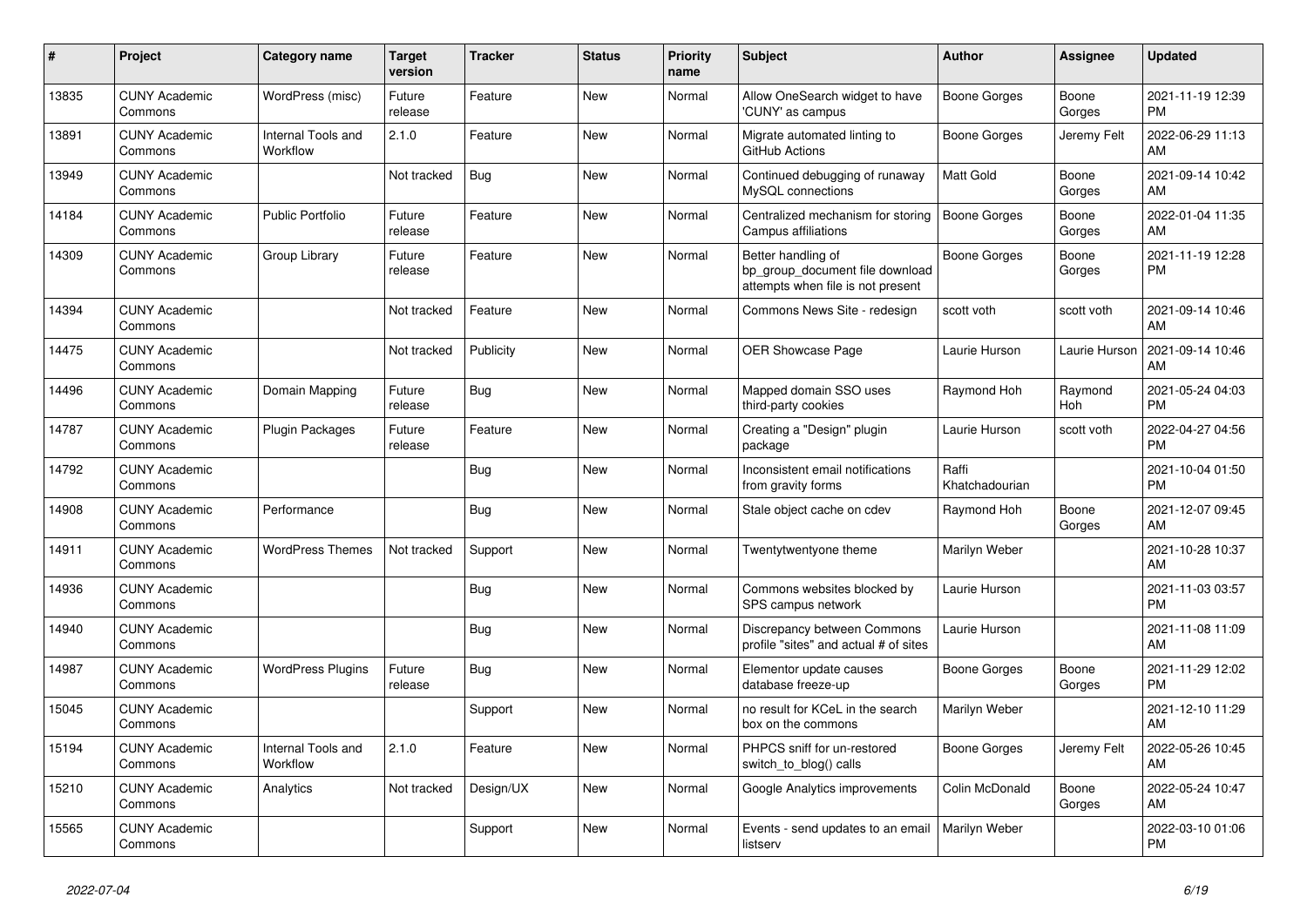| #     | Project                         | <b>Category name</b>     | <b>Target</b><br>version | <b>Tracker</b> | <b>Status</b> | Priority<br>name | <b>Subject</b>                                                                             | <b>Author</b>           | <b>Assignee</b>     | <b>Updated</b>                |
|-------|---------------------------------|--------------------------|--------------------------|----------------|---------------|------------------|--------------------------------------------------------------------------------------------|-------------------------|---------------------|-------------------------------|
| 15757 | <b>CUNY Academic</b><br>Commons |                          |                          | Bug            | <b>New</b>    | Normal           | Members # do not match                                                                     | Laurie Hurson           |                     | 2022-03-30 04:52<br>PM.       |
| 15767 | <b>CUNY Academic</b><br>Commons | WordPress (misc)         |                          | Support        | New           | Normal           | Site loading slowly                                                                        | scott voth              | Boone<br>Gorges     | 2022-04-04 08:56<br><b>PM</b> |
| 15816 | <b>CUNY Academic</b><br>Commons |                          | Not tracked              | Support        | New           | Normal           | slow loading at SPS                                                                        | Marilyn Weber           |                     | 2022-04-05 01:26<br><b>PM</b> |
| 15883 | <b>CUNY Academic</b><br>Commons |                          | 2.1.0                    | Feature        | New           | Normal           | Release BPGES update                                                                       | Boone Gorges            | Boone<br>Gorges     | 2022-05-26 10:39<br>AM        |
| 16177 | <b>CUNY Academic</b><br>Commons | Reply By Email           |                          | Bug            | New           | Normal           | Switch to Inbound mode for RBE                                                             | Raymond Hoh             | Raymond<br>Hoh      | 2022-05-30 04:32<br><b>PM</b> |
| 16199 | <b>CUNY Academic</b><br>Commons | <b>Directories</b>       | 2.0.3                    | <b>Bug</b>     | New           | Normal           | Removed "Semester" Filter from<br><b>Courses Directory</b>                                 | Laurie Hurson           | Boone<br>Gorges     | 2022-06-29 11:32<br>AM        |
| 16255 | <b>CUNY Academic</b><br>Commons | WordPress (misc)         |                          | Bug            | New           | Normal           | Need to define 'MULTISITE'<br>constant in wp-config.php                                    | Raymond Hoh             |                     | 2022-06-19 09:31<br>AM        |
| 16307 | <b>CUNY Academic</b><br>Commons |                          |                          | Bug            | New           | Normal           | Add brief messaging to<br>accept/decline group membership<br>requests                      | <b>Matt Gold</b>        | Boone<br>Gorges     | 2022-06-27 06:13<br>PM.       |
| 16314 | <b>CUNY Academic</b><br>Commons | <b>WordPress Plugins</b> |                          | Feature        | New           | Normal           | Install Multicollab plug-in?                                                               | Raffi<br>Khatchadourian |                     | 2022-06-29 03:44<br><b>PM</b> |
| 16318 | <b>CUNY Academic</b><br>Commons |                          |                          | <b>Bug</b>     | New           | Normal           | Unable to Access block editor or<br>embed YouTube videos in new<br>pages, in one site only | <b>Syelle Graves</b>    |                     | 2022-07-01 06:53<br><b>PM</b> |
| 16319 | <b>CUNY Academic</b><br>Commons | <b>WordPress Plugins</b> | 2.0.3                    | <b>Bug</b>     | New           | Normal           | Request for Events Calendar Pro<br>5.14.2 update                                           | Raymond Hoh             | Raymond<br>Hoh      | 2022-07-01 04:16<br><b>PM</b> |
| 1166  | <b>CUNY Academic</b><br>Commons | <b>Email Invitations</b> | Future<br>release        | Feature        | New           | Low              | Better organizational tools for Sent   Boone Gorges<br>Invites                             |                         | Boone<br>Gorges     | 2015-11-09 06:02<br><b>PM</b> |
| 1167  | <b>CUNY Academic</b><br>Commons | <b>Email Invitations</b> | Future<br>release        | Feature        | New           | Low              | Allow email invitations to be resent                                                       | Boone Gorges            | Boone<br>Gorges     | 2015-11-12 12:53<br>AM        |
| 3048  | <b>CUNY Academic</b><br>Commons | <b>Public Portfolio</b>  | Future<br>release        | Feature        | New           | Low              | Images for rich text profile fields                                                        | Boone Gorges            | Boone<br>Gorges     | 2014-02-19 12:56<br><b>PM</b> |
| 3615  | <b>CUNY Academic</b><br>Commons | Redmine                  | Not tracked              | Feature        | New           | Low              | Create Redmine issues via email                                                            | Dominic Giglio          | Boone<br>Gorges     | 2017-11-16 11:36<br>AM        |
| 4535  | <b>CUNY Academic</b><br>Commons | My Commons               | Future<br>release        | Bug            | New           | Low              | My Commons filter issue                                                                    | scott voth              | Raymond<br>Hoh      | 2015-09-01 11:17<br>AM        |
| 5050  | <b>CUNY Academic</b><br>Commons | Social Paper             | Future<br>release        | Feature        | New           | Low              | Making comments visible in SP<br>editing mode (SP suggestion #1)                           | Marilyn Weber           | Samantha<br>Raddatz | 2019-09-17 11:10<br>PM.       |
| 5052  | <b>CUNY Academic</b><br>Commons | Social Paper             | Future<br>release        | Feature        | New           | Low              | Sentence by sentence or line by<br>line comments (SP suggestion #3)                        | Marilyn Weber           | Boone<br>Gorges     | 2016-02-11 10:24<br><b>PM</b> |
| 5053  | <b>CUNY Academic</b><br>Commons | Social Paper             | Future<br>release        | Feature        | New           | Low              | Scrollable menu to add readers<br>(SP suggestion #4)                                       | Marilyn Weber           | Samantha<br>Raddatz | 2016-04-21 05:21<br><b>PM</b> |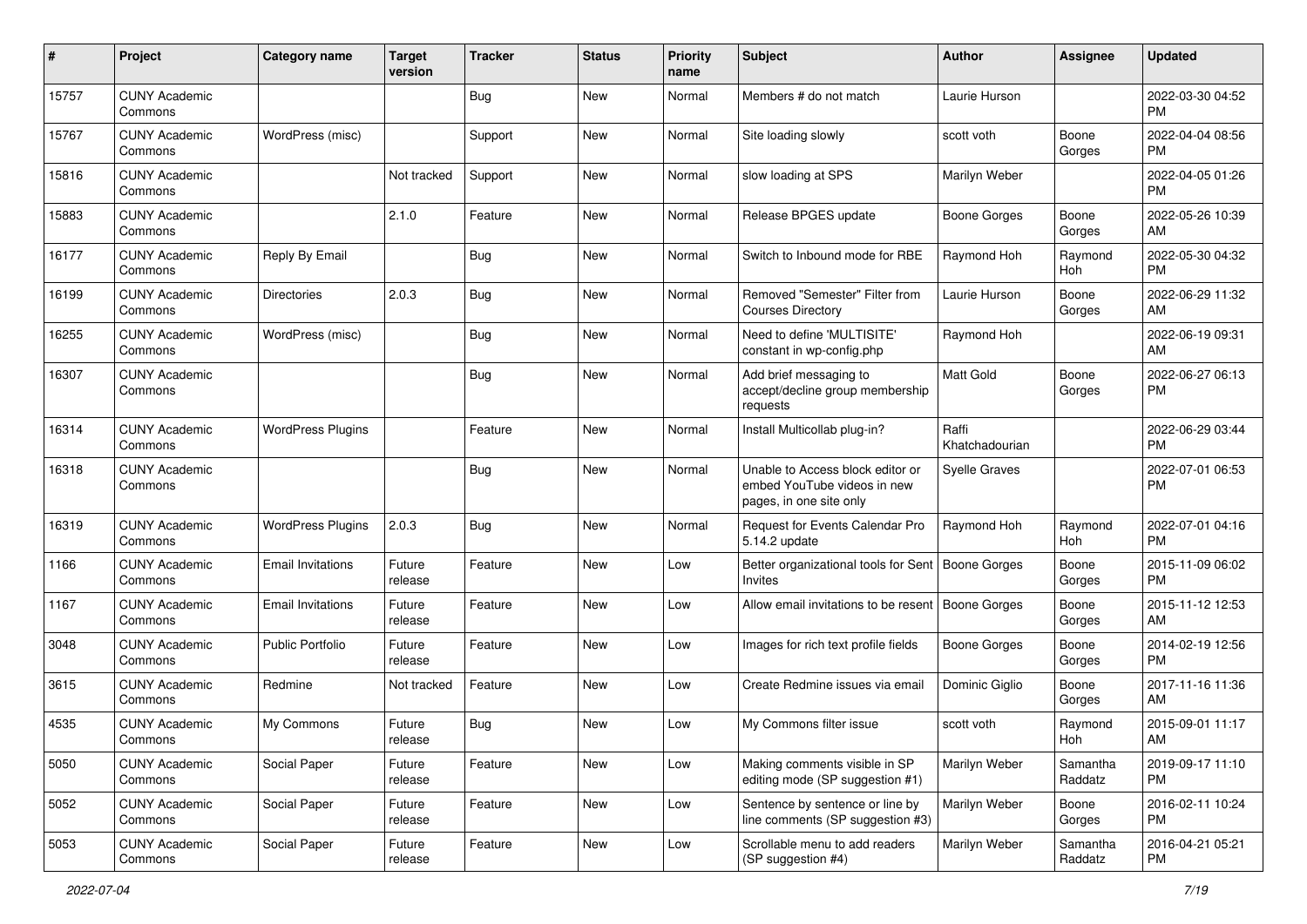| #     | Project                         | Category name                  | <b>Target</b><br>version | <b>Tracker</b> | <b>Status</b> | <b>Priority</b><br>name | Subject                                                                                                                                               | Author                  | Assignee            | <b>Updated</b>                |
|-------|---------------------------------|--------------------------------|--------------------------|----------------|---------------|-------------------------|-------------------------------------------------------------------------------------------------------------------------------------------------------|-------------------------|---------------------|-------------------------------|
| 5058  | <b>CUNY Academic</b><br>Commons | Social Paper                   | Future<br>release        | Feature        | <b>New</b>    | Low                     | Can there be a clearer signal that<br>even when comments have<br>already been made you add<br>comments by clicking on the side?<br>(SP suggestion #5) | Marilyn Weber           | Samantha<br>Raddatz | 2016-02-11 10:24<br><b>PM</b> |
| 6389  | <b>CUNY Academic</b><br>Commons | <b>BuddyPress Docs</b>         | Future<br>release        | Feature        | New           | Low                     | Make Discussion Area Visible<br>When Editing a Doc                                                                                                    | Luke Waltzer            | Boone<br>Gorges     | 2016-10-21 04:16<br><b>PM</b> |
| 6749  | <b>CUNY Academic</b><br>Commons | Events                         | Future<br>release        | Bug            | <b>New</b>    | Low                     | BPEO iCal request can trigger<br>very large number of DB queries                                                                                      | Boone Gorges            | Raymond<br>Hoh      | 2016-11-15 10:09<br><b>PM</b> |
| 8498  | <b>CUNY Academic</b><br>Commons | <b>WordPress Plugins</b>       | Future<br>release        | Feature        | <b>New</b>    | Low                     | <b>Gravity Forms Email Users</b>                                                                                                                      | Raffi<br>Khatchadourian | Matt Gold           | 2017-10-13 12:58<br><b>PM</b> |
| 11968 | JustPublics@365<br>MediaCamp    |                                |                          | Feature        | New           | Normal                  | Nanoscience Retractable Display<br>Unit                                                                                                               | Donald Cherry           | Bonnie<br>Eissner   | 2021-02-19 08:50<br>AM        |
| 370   | <b>CUNY Academic</b><br>Commons | Registration                   | Future<br>release        | Feature        | Assigned      | High                    | <b>Guest Accounts</b>                                                                                                                                 | Matt Gold               | <b>Matt Gold</b>    | 2015-04-09 09:33<br><b>PM</b> |
| 3230  | <b>CUNY Academic</b><br>Commons | Internal Tools and<br>Workflow | Not tracked              | Feature        | Assigned      | High                    | Scripts for quicker<br>provisioning/updating of<br>development environments                                                                           | <b>Boone Gorges</b>     | Boone<br>Gorges     | 2016-01-26 04:54<br>PM        |
| 5691  | <b>CUNY Academic</b><br>Commons | Blogs (BuddyPress)             | Future<br>release        | Bug            | Assigned      | High                    | Differing numbers on Sites display                                                                                                                    | Matt Gold               | Raymond<br>Hoh      | 2016-06-13 01:37<br><b>PM</b> |
| 287   | <b>CUNY Academic</b><br>Commons | WordPress (misc)               | Future<br>release        | Feature        | Assigned      | Normal                  | Create troubleshooting tool for<br>account sign-up                                                                                                    | <b>Matt Gold</b>        | Boone<br>Gorges     | 2015-11-09 06:17<br><b>PM</b> |
| 365   | <b>CUNY Academic</b><br>Commons | WordPress (misc)               | Future<br>release        | Feature        | Assigned      | Normal                  | <b>Create Mouseover Tooltips</b><br>throughout Site                                                                                                   | Matt Gold               | Chris Stein         | 2015-11-09 06:18<br><b>PM</b> |
| 377   | <b>CUNY Academic</b><br>Commons | <b>BuddyPress (misc)</b>       | Future<br>release        | Feature        | Assigned      | Normal                  | Like buttons                                                                                                                                          | Matt Gold               | Boone<br>Gorges     | 2010-11-16 05:13<br><b>PM</b> |
| 412   | <b>CUNY Academic</b><br>Commons | <b>WordPress Themes</b>        | Future<br>release        | Feature        | Assigned      | Normal                  | <b>Featured Themes</b>                                                                                                                                | Matt Gold               | Dominic<br>Giglio   | 2015-01-05 08:44<br>PM        |
| 435   | <b>CUNY Academic</b><br>Commons | <b>BuddyPress</b> (misc)       | Future<br>release        | Feature        | Assigned      | Normal                  | Include Avatar Images in Forum<br><b>Post Notification Emails</b>                                                                                     | Matt Gold               | Boone<br>Gorges     | 2010-12-08 12:40<br><b>PM</b> |
| 481   | <b>CUNY Academic</b><br>Commons | Groups (misc)                  | Future<br>release        | Feature        | Assigned      | Normal                  | ability to archive inactive groups<br>and blogs                                                                                                       | Michael Mandiberg       | Samantha<br>Raddatz | 2015-11-09 05:56<br><b>PM</b> |
| 497   | <b>CUNY Academic</b><br>Commons | <b>WordPress Plugins</b>       | Future<br>release        | Feature        | Assigned      | Normal                  | Drag and Drop Ordering on<br>Gallery Post Plugin                                                                                                      | Matt Gold               | Ron Rennick         | 2015-11-09 06:18<br><b>PM</b> |
| 500   | <b>CUNY Academic</b><br>Commons | <b>BuddyPress (misc)</b>       | Future<br>release        | Feature        | Assigned      | Normal                  | Export Group Data                                                                                                                                     | Matt Gold               | Boone<br>Gorges     | 2010-12-19 12:09<br>PM        |
| 554   | <b>CUNY Academic</b><br>Commons | BuddyPress (misc)              | Future<br>release        | Feature        | Assigned      | Normal                  | Add Trackback notifications to<br>site-wide activity feed                                                                                             | Matt Gold               | Boone<br>Gorges     | 2015-11-09 06:19<br>PM        |
| 585   | <b>CUNY Academic</b><br>Commons | Group Forums                   | Future<br>release        | Feature        | Assigned      | Normal                  | Merge Forum Topics                                                                                                                                    | Sarah Morgano           | Boone<br>Gorges     | 2011-07-06 04:11<br>PM        |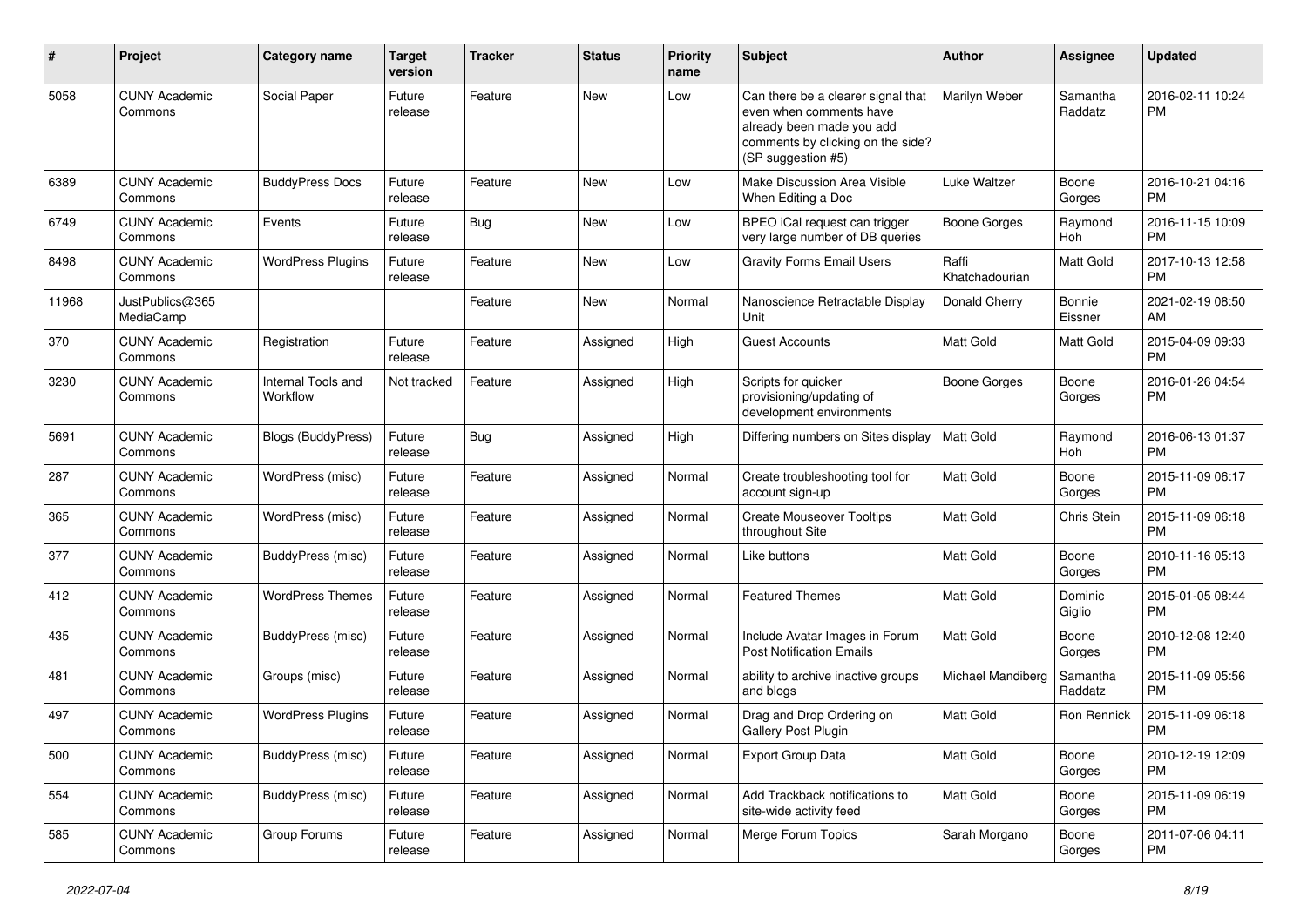| #    | Project                         | <b>Category name</b>     | <b>Target</b><br>version | <b>Tracker</b>       | <b>Status</b> | <b>Priority</b><br>name | <b>Subject</b>                                                                            | Author              | <b>Assignee</b>     | <b>Updated</b>                |
|------|---------------------------------|--------------------------|--------------------------|----------------------|---------------|-------------------------|-------------------------------------------------------------------------------------------|---------------------|---------------------|-------------------------------|
| 599  | <b>CUNY Academic</b><br>Commons | <b>BuddyPress</b> (misc) | Future<br>release        | Feature              | Assigned      | Normal                  | Consider adding rating plugins for<br><b>BuddyPress/BBPress</b>                           | <b>Matt Gold</b>    | Boone<br>Gorges     | 2011-08-22 06:50<br>PM.       |
| 618  | <b>CUNY Academic</b><br>Commons | <b>BuddyPress Docs</b>   | Future<br>release        | Feature              | Assigned      | Normal                  | <b>BuddyPress Docs: export formats</b>                                                    | <b>Boone Gorges</b> | Boone<br>Gorges     | 2015-11-09 05:38<br><b>PM</b> |
| 635  | <b>CUNY Academic</b><br>Commons | BuddyPress (misc)        | Future<br>release        | Feature              | Assigned      | Normal                  | Big Blue Button -<br>Videoconferencing in Groups and<br><b>Blogs</b>                      | <b>Matt Gold</b>    | Boone<br>Gorges     | 2011-03-14 03:24<br><b>PM</b> |
| 636  | <b>CUNY Academic</b><br>Commons | WordPress (misc)         | Not tracked              | Support              | Assigned      | Normal                  | Create Lynda.com-like Table of<br>Contents for Prospective Tutorial<br><b>Screencasts</b> | <b>Matt Gold</b>    | scott voth          | 2016-02-23 03:12<br><b>PM</b> |
| 653  | <b>CUNY Academic</b><br>Commons | Group Blogs              | Future<br>release        | Feature              | Assigned      | Normal                  | Redesign Integration of Groups<br>and Blogs                                               | Matt Gold           | Samantha<br>Raddatz | 2015-11-09 05:40<br>PM.       |
| 658  | <b>CUNY Academic</b><br>Commons | <b>WordPress Plugins</b> | Future<br>release        | Feature              | Assigned      | Normal                  | Rebulid Sitewide Tag Suggestion                                                           | <b>Matt Gold</b>    | Boone<br>Gorges     | 2015-01-05 08:47<br>PM        |
| 860  | <b>CUNY Academic</b><br>Commons | Design                   | Future<br>release        | Design/UX            | Assigned      | Normal                  | <b>Standardize Button Treatment</b><br>Across the Commons                                 | Chris Stein         | Chris Stein         | 2014-05-01 09:45<br>AM        |
| 1105 | <b>CUNY Academic</b><br>Commons | WordPress (misc)         | Future<br>release        | Feature              | Assigned      | Normal                  | Rephrase Blog Privacy Options                                                             | Matt Gold           | Samantha<br>Raddatz | 2015-11-09 06:19<br><b>PM</b> |
| 1422 | <b>CUNY Academic</b><br>Commons | <b>BuddyPress Docs</b>   | Future<br>release        | Feature              | Assigned      | Normal                  | Make "created Doc" activity icons<br>non-mini                                             | Boone Gorges        | Boone<br>Gorges     | 2015-11-09 05:48<br><b>PM</b> |
| 1460 | <b>CUNY Academic</b><br>Commons | Analytics                | Future<br>release        | Feature              | Assigned      | Normal                  | Update System Report                                                                      | <b>Brian Foote</b>  | Boone<br>Gorges     | 2015-11-09 06:13<br>PM.       |
| 1508 | <b>CUNY Academic</b><br>Commons | WordPress (misc)         | Future<br>release        | Feature              | Assigned      | Normal                  | Share login cookies across<br>mapped domains                                              | Boone Gorges        | Boone<br>Gorges     | 2012-07-02 12:12<br><b>PM</b> |
| 1744 | <b>CUNY Academic</b><br>Commons | <b>BuddyPress Docs</b>   | Future<br>release        | Feature              | Assigned      | Normal                  | Spreadsheet-style Docs                                                                    | Boone Gorges        | Boone<br>Gorges     | 2015-11-09 06:13<br><b>PM</b> |
| 1888 | <b>CUNY Academic</b><br>Commons | Home Page                | Future<br>release        | Feature              | Assigned      | Normal                  | Refactor BP MPO Activity Filter to<br>support proper pagination                           | Sarah Morgano       | Boone<br>Gorges     | 2014-05-01 07:11<br>PM.       |
| 2167 | <b>CUNY Academic</b><br>Commons | WordPress (misc)         | Future<br>release        | Bug                  | Assigned      | Normal                  | CAC-Livestream Plugin Issues                                                              | Michael Smith       | Dominic<br>Giglio   | 2015-01-02 03:06<br><b>PM</b> |
| 2175 | <b>CUNY Academic</b><br>Commons | WordPress (misc)         | Not tracked              | Support              | Assigned      | Normal                  | Subscibe 2 vs. Jetpack<br>subscription options                                            | local admin         | Matt Gold           | 2016-01-26 04:58<br><b>PM</b> |
| 2523 | <b>CUNY Academic</b><br>Commons | <b>BuddyPress Docs</b>   | Future<br>release        | Feature              | Assigned      | Normal                  | Allow Users to Upload Images to<br>BP Docs                                                | <b>Matt Gold</b>    | Boone<br>Gorges     | 2015-11-09 06:14<br>PM        |
| 2612 | <b>CUNY Academic</b><br>Commons |                          | Not tracked              | Publicity            | Assigned      | Normal                  | Pinterest site for the Commons                                                            | local admin         | Sarah<br>Morgano    | 2016-03-04 11:19<br>AM        |
| 2666 | <b>CUNY Academic</b><br>Commons | About page               | Not tracked              | <b>Documentation</b> | Assigned      | Normal                  | <b>Update About Text</b>                                                                  | Chris Stein         | Luke Waltzer        | 2016-03-04 11:19<br>AM        |
| 2754 | <b>CUNY Academic</b><br>Commons | Design                   | Future<br>release        | Feature              | Assigned      | Normal                  | Determine strategy for CAC logo<br>handling in top header                                 | Micki Kaufman       | Chris Stein         | 2015-01-05 08:53<br><b>PM</b> |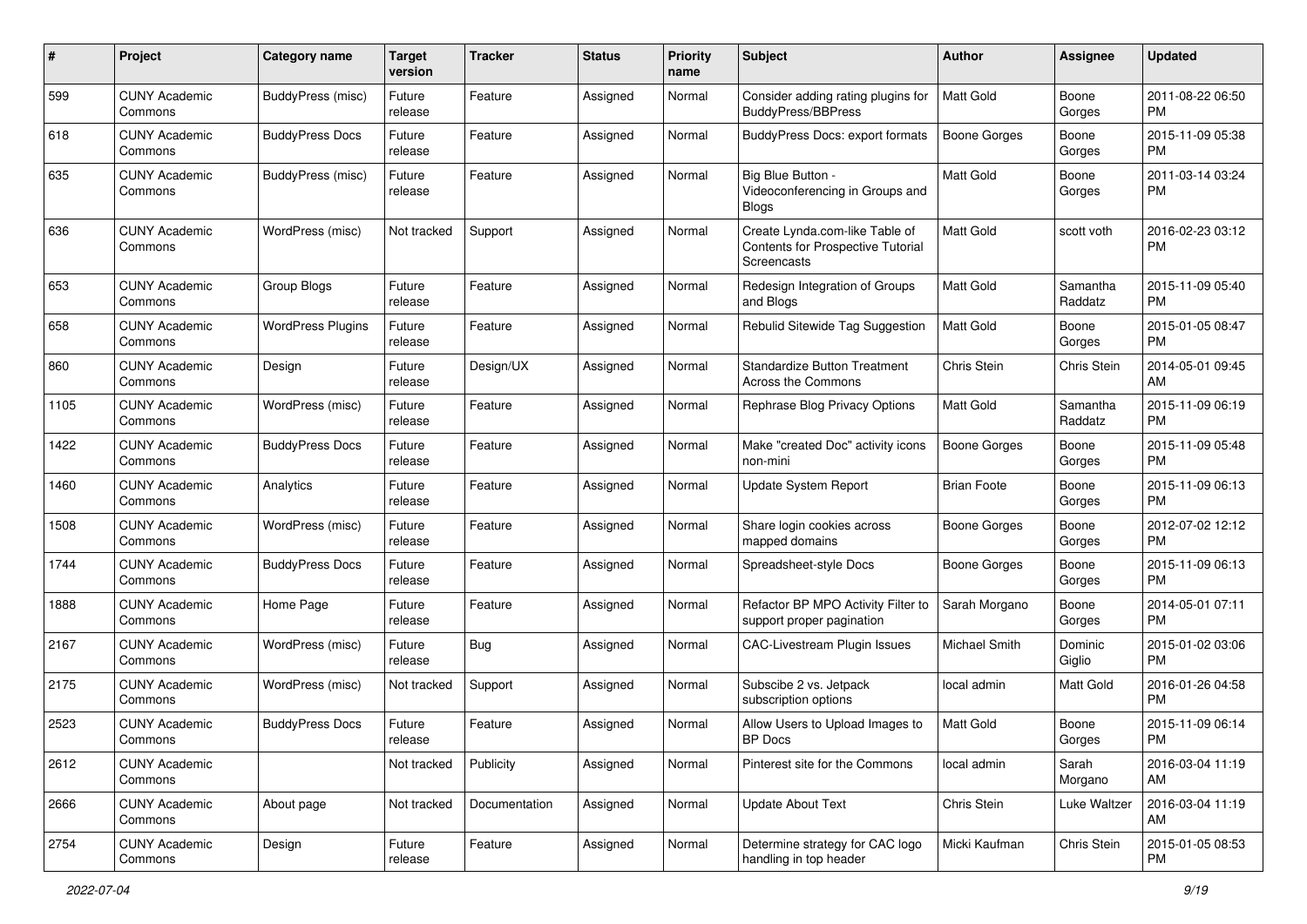| #    | Project                         | <b>Category name</b>    | <b>Target</b><br>version | <b>Tracker</b> | <b>Status</b> | <b>Priority</b><br>name | <b>Subject</b>                                                             | Author           | Assignee            | <b>Updated</b>                |
|------|---------------------------------|-------------------------|--------------------------|----------------|---------------|-------------------------|----------------------------------------------------------------------------|------------------|---------------------|-------------------------------|
| 2832 | <b>CUNY Academic</b><br>Commons | <b>Public Portfolio</b> | Future<br>release        | Feature        | Assigned      | Normal                  | Improve interface for (not)<br>auto-linking profile fields                 | Boone Gorges     | Chris Stein         | 2015-01-05 08:52<br><b>PM</b> |
| 2881 | <b>CUNY Academic</b><br>Commons | <b>Public Portfolio</b> | Future<br>release        | Feature        | Assigned      | Normal                  | Redesign the UX for Profiles                                               | Chris Stein      | Chris Stein         | 2016-10-13 12:45<br><b>PM</b> |
| 3002 | <b>CUNY Academic</b><br>Commons | Search                  | Future<br>release        | Feature        | Assigned      | Normal                  | Overhaul CAC search by using<br>external search appliance                  | Boone Gorges     | Boone<br>Gorges     | 2020-07-15 03:05<br><b>PM</b> |
| 3042 | <b>CUNY Academic</b><br>Commons | <b>Public Portfolio</b> | Future<br>release        | Feature        | Assigned      | Normal                  | Browsing member interests                                                  | <b>Matt Gold</b> | Boone<br>Gorges     | 2015-03-21 09:04<br><b>PM</b> |
| 3090 | <b>CUNY Academic</b><br>Commons | Twitter page            | Future<br>release        | Feature        | Assigned      | Normal                  | Prevent Retweets from showing<br>up on Commons twitter page                | <b>Matt Gold</b> | <b>Tahir Butt</b>   | 2016-10-24 11:31<br>AM        |
| 3192 | <b>CUNY Academic</b><br>Commons | Group Forums            | Future<br>release        | Feature        | Assigned      | Normal                  | Customizable forum views for<br>bbPress 2.x group forums                   | Boone Gorges     | Raymond<br>Hoh      | 2015-11-09 12:47<br><b>PM</b> |
| 3193 | <b>CUNY Academic</b><br>Commons | Group Forums            | Future<br>release        | Feature        | Assigned      | Normal                  | bbPress 2.x dynamic roles and<br>RBE                                       | Boone Gorges     | Boone<br>Gorges     | 2014-09-30 01:30<br><b>PM</b> |
| 3220 | <b>CUNY Academic</b><br>Commons | <b>Public Portfolio</b> | Future<br>release        | Feature        | Assigned      | Normal                  | Add indent/outdent option to<br>Formatting Buttons on Profile<br>Page      | <b>Matt Gold</b> | Boone<br>Gorges     | 2014-05-21 10:39<br>PM.       |
| 3308 | <b>CUNY Academic</b><br>Commons | Group Invitations       | Future<br>release        | Feature        | Assigned      | Normal                  | Allow members to rescind group<br>invitations                              | <b>Matt Gold</b> | Boone<br>Gorges     | 2015-04-01 08:53<br>PM.       |
| 3330 | <b>CUNY Academic</b><br>Commons | My Commons              | Future<br>release        | Feature        | Assigned      | Normal                  | "Commons Information" tool                                                 | Boone Gorges     | <b>Chris Stein</b>  | 2014-09-22 08:46<br><b>PM</b> |
| 3458 | <b>CUNY Academic</b><br>Commons | Groups (misc)           | Future<br>release        | Feature        | Assigned      | Normal                  | Filter Members of Group by<br>Campus                                       | Michael Smith    | Samantha<br>Raddatz | 2014-09-26 08:32<br><b>PM</b> |
| 3473 | <b>CUNY Academic</b><br>Commons | User Experience         | Future<br>release        | Feature        | Assigned      | Normal                  | Commons profile: Add help info<br>about "Positions" replacing "title"      | Keith Miyake     | Samantha<br>Raddatz | 2015-11-09 02:28<br><b>PM</b> |
| 3475 | <b>CUNY Academic</b><br>Commons | Events                  | Future<br>release        | Feature        | Assigned      | Normal                  | Request to add plugin to<br>streamline room<br>booking/appointment booking | Naomi Barrettara | Boone<br>Gorges     | 2014-12-01 05:14<br><b>PM</b> |
| 3492 | <b>CUNY Academic</b><br>Commons | <b>WordPress Themes</b> | Future<br>release        | Support        | Assigned      | Normal                  | Add CBOX theme to the<br>Commons                                           | scott voth       | Raymond<br>Hoh      | 2014-10-08 05:55<br><b>PM</b> |
| 3510 | <b>CUNY Academic</b><br>Commons | Publicity               | 1.7                      | Publicity      | Assigned      | Normal                  | Post on the News Blog re: 'My<br>Commons'                                  | Micki Kaufman    | Sarah<br>Morgano    | 2014-10-15 11:18<br>AM        |
| 3511 | <b>CUNY Academic</b><br>Commons | Publicity               | 1.7                      | Publicity      | Assigned      | Normal                  | Social media for 1.7                                                       | Micki Kaufman    | Sarah<br>Morgano    | 2014-10-14 03:32<br>PM        |
| 3517 | <b>CUNY Academic</b><br>Commons | My Commons              | Future<br>release        | Feature        | Assigned      | Normal                  | Mute/Unmute My Commons<br>updates                                          | Matt Gold        | Raymond<br>Hoh      | 2015-11-09 01:19<br>PM        |
| 3524 | <b>CUNY Academic</b><br>Commons | Documentation           | Not tracked              | Documentation  | Assigned      | Normal                  | Post describing all you can do<br>when starting up a new blog/group        | Matt Gold        | scott voth          | 2014-10-04 12:56<br><b>PM</b> |
| 3536 | <b>CUNY Academic</b><br>Commons | My Commons              | Future<br>release        | Feature        | Assigned      | Normal                  | Infinite Scroll on My Commons<br>page                                      | Matt Gold        | Raymond<br>Hoh      | 2015-04-13 04:42<br>PM        |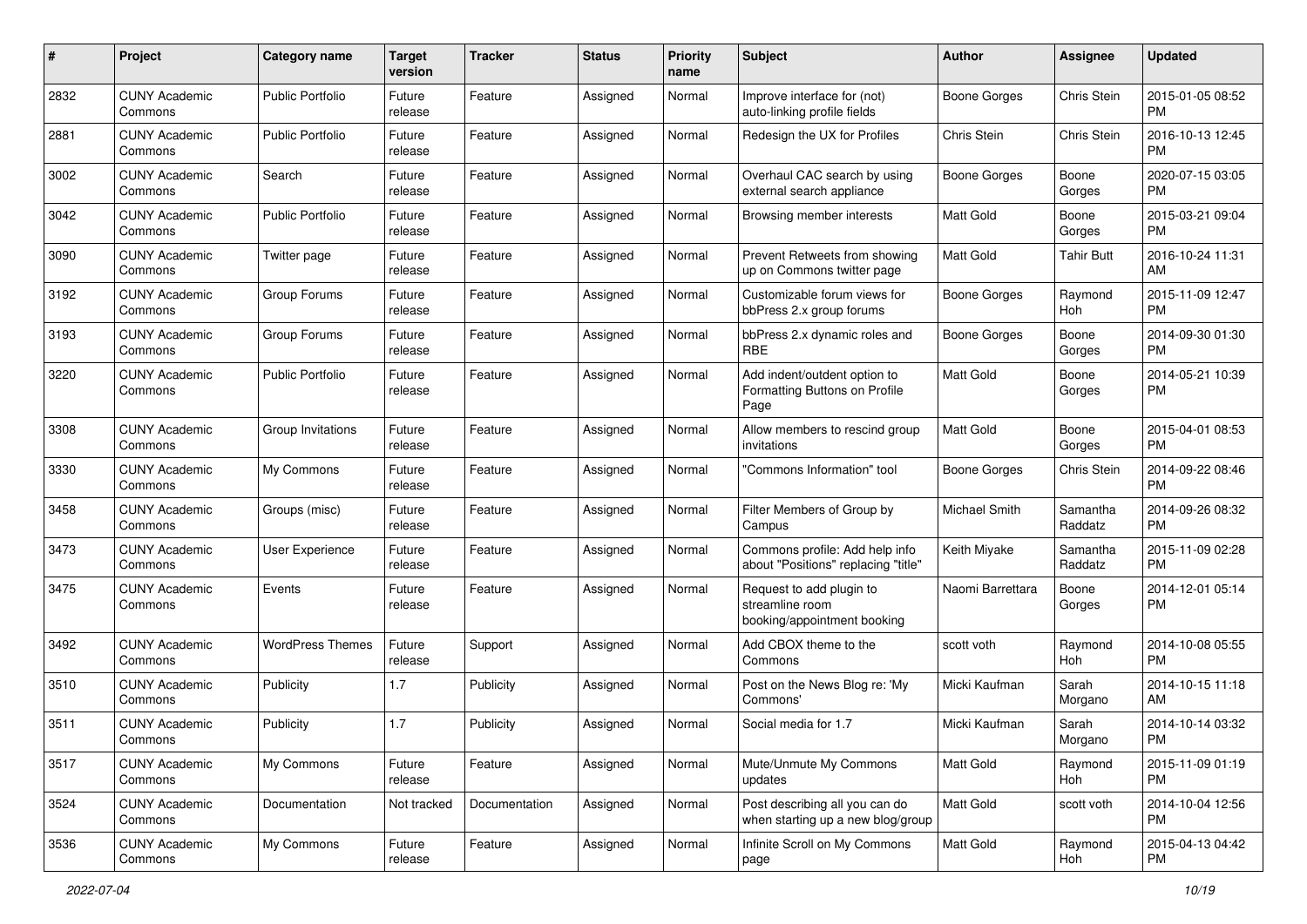| $\#$ | Project                         | <b>Category name</b>    | Target<br>version | <b>Tracker</b> | <b>Status</b> | Priority<br>name | <b>Subject</b>                                                      | <b>Author</b>           | <b>Assignee</b>     | <b>Updated</b>                |
|------|---------------------------------|-------------------------|-------------------|----------------|---------------|------------------|---------------------------------------------------------------------|-------------------------|---------------------|-------------------------------|
| 3577 | <b>CUNY Academic</b><br>Commons | My Commons              | Future<br>release | Design/UX      | Assigned      | Normal           | Replies to items in My Commons                                      | <b>Matt Gold</b>        | Raymond<br>Hoh      | 2015-04-09 05:19<br><b>PM</b> |
| 3662 | <b>CUNY Academic</b><br>Commons | <b>SEO</b>              | Future<br>release | Feature        | Assigned      | Normal           | Duplicate Content/SEO/Google<br>issues                              | <b>Matt Gold</b>        | Raymond<br>Hoh      | 2015-04-13 04:37<br><b>PM</b> |
| 3759 | <b>CUNY Academic</b><br>Commons | WordPress (misc)        | Future<br>release | Feature        | Assigned      | Normal           | Review Interface for Adding Users<br>to Blogs                       | <b>Matt Gold</b>        | Boone<br>Gorges     | 2015-03-24 05:52<br><b>PM</b> |
| 3768 | <b>CUNY Academic</b><br>Commons | <b>Public Portfolio</b> | Future<br>release | Feature        | Assigned      | Normal           | Institutions/Past positions on<br>public portfolios                 | <b>Matt Gold</b>        | Boone<br>Gorges     | 2018-04-23 10:44<br>AM        |
| 3770 | <b>CUNY Academic</b><br>Commons | <b>Public Portfolio</b> | Future<br>release | Feature        | Assigned      | Normal           | Improve Layout/Formatting of<br>Positions Area on Public Portfolios | <b>Matt Gold</b>        | <b>Chris Stein</b>  | 2015-04-01 09:17<br><b>PM</b> |
| 4027 | <b>CUNY Academic</b><br>Commons | Commons In A Box        | Not tracked       | Design/UX      | Assigned      | Normal           | Usability review of CBOX update<br>procedures                       | <b>Matt Gold</b>        | Samantha<br>Raddatz | 2015-05-11 06:36<br><b>PM</b> |
| 4053 | <b>CUNY Academic</b><br>Commons | Events                  | Future<br>release | Feature        | Assigned      | Normal           | Create new tab for past events                                      | Matt Gold               | Boone<br>Gorges     | 2015-05-12 02:10<br><b>PM</b> |
| 4070 | <b>CUNY Academic</b><br>Commons | Analytics               | Not tracked       | Support        | Assigned      | Normal           | Request for JITP site analytics                                     | <b>Matt Gold</b>        | Seth Persons        | 2016-02-23 03:09<br><b>PM</b> |
| 4221 | <b>CUNY Academic</b><br>Commons | Group Forums            | Future<br>release | Design/UX      | Assigned      | Normal           | Add 'Number of Posts' display<br>option to Forum page               | Samantha Raddatz        | Samantha<br>Raddatz | 2015-06-26 02:21<br><b>PM</b> |
| 4235 | <b>CUNY Academic</b><br>Commons |                         | Not tracked       | Design/UX      | Assigned      | Normal           | Explore user experience around<br>comments on forum topics vs docs  | <b>Matt Gold</b>        | Samantha<br>Raddatz | 2015-07-21 10:23<br>AM        |
| 4238 | <b>CUNY Academic</b><br>Commons | Events                  | Future<br>release | Feature        | Assigned      | Normal           | Copy Events to Other Groups?                                        | Matt Gold               | Boone<br>Gorges     | 2015-07-02 10:08<br>AM        |
| 4388 | <b>CUNY Academic</b><br>Commons | WordPress (misc)        | Future<br>release | Bug            | Assigned      | Normal           | Repeated request for<br>authentication.                             | Alice.Lynn<br>McMichael | Raymond<br>Hoh      | 2015-08-11 07:35<br><b>PM</b> |
| 4404 | <b>CUNY Academic</b><br>Commons | Public Portfolio        | Future<br>release | Design/UX      | Assigned      | Normal           | Change color of permissions info<br>on portfolio editing interface  | <b>Matt Gold</b>        | Samantha<br>Raddatz | 2015-08-11 05:28<br><b>PM</b> |
| 4438 | <b>CUNY Academic</b><br>Commons | Events                  | Future<br>release | Bug            | Assigned      | Normal           | Events Calendar - Export<br><b>Recurring Events</b>                 | scott voth              | Daniel Jones        | 2016-05-23 04:25<br><b>PM</b> |
| 4661 | <b>CUNY Academic</b><br>Commons | User Experience         | Future<br>release | Bug            | Assigned      | Normal           | Simplify Events text                                                | <b>Matt Gold</b>        | Samantha<br>Raddatz | 2015-10-02 09:06<br><b>PM</b> |
| 4903 | <b>CUNY Academic</b><br>Commons | Events                  | Future<br>release | Design/UX      | Assigned      | Normal           | Improving visual appearance of<br>event calendars                   | Matt Gold               | Boone<br>Gorges     | 2016-10-13 11:51<br>AM        |
| 4980 | <b>CUNY Academic</b><br>Commons | Home Page               | Future<br>release | Feature        | Assigned      | Normal           | CAC Featured Content -- Adding<br>Randomization                     | <b>Matt Gold</b>        | Boone<br>Gorges     | 2016-12-12 03:01<br><b>PM</b> |
| 4986 | <b>CUNY Academic</b><br>Commons | ZenDesk                 | Not tracked       | Support        | Assigned      | Normal           | Prepare documentation for<br>Zendesk re web widget                  | <b>Matt Gold</b>        | Samantha<br>Raddatz | 2016-02-25 03:09<br><b>PM</b> |
| 5225 | CUNY Academic<br>Commons        | Registration            | Future<br>release | Feature        | Assigned      | Normal           | On-boarding Issues                                                  | Luke Waltzer            | Samantha<br>Raddatz | 2016-02-12 02:58<br><b>PM</b> |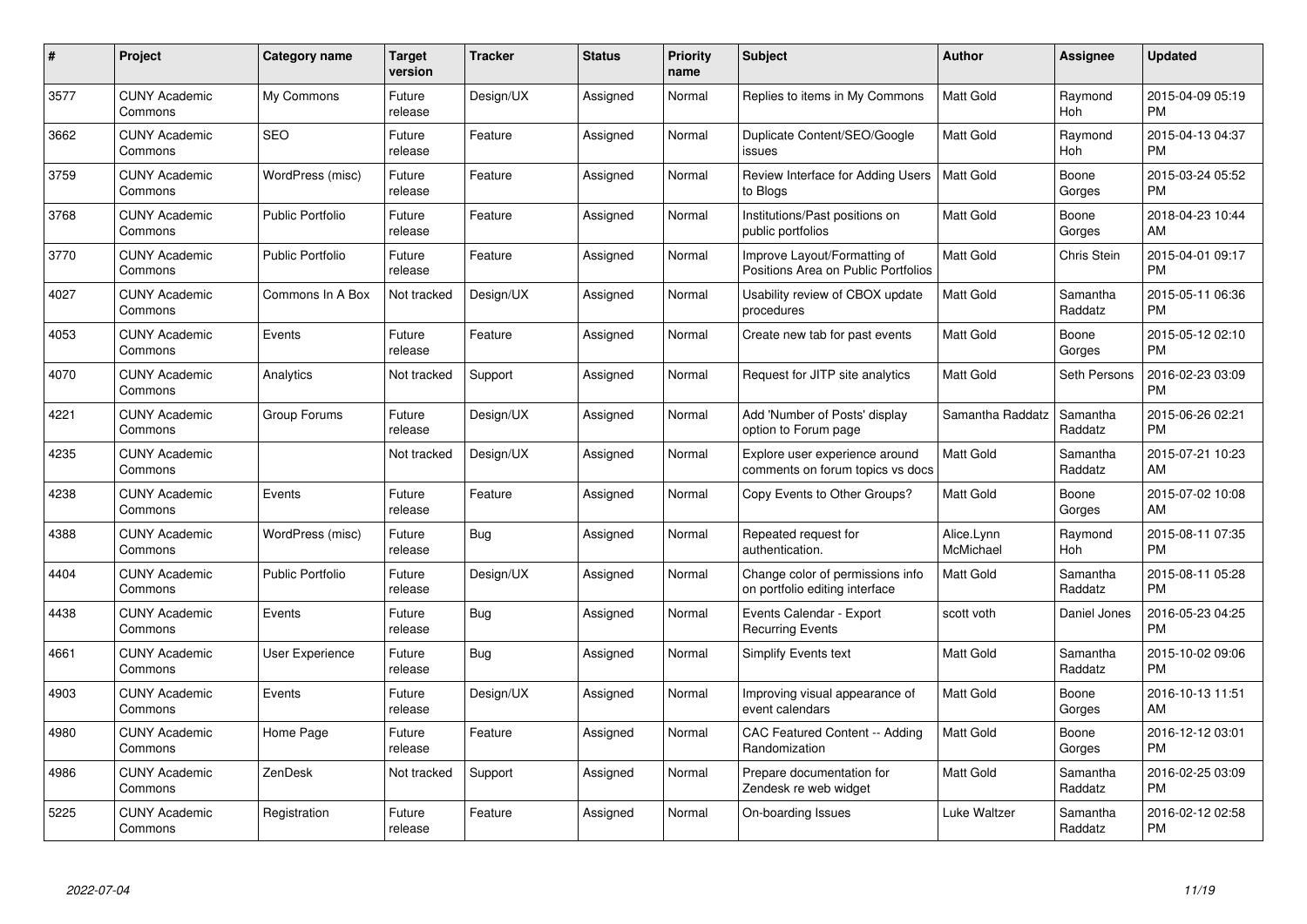| $\#$ | Project                         | <b>Category name</b>     | <b>Target</b><br>version | <b>Tracker</b> | <b>Status</b> | Priority<br>name | <b>Subject</b>                                                                        | <b>Author</b>    | <b>Assignee</b>     | <b>Updated</b>                |
|------|---------------------------------|--------------------------|--------------------------|----------------|---------------|------------------|---------------------------------------------------------------------------------------|------------------|---------------------|-------------------------------|
| 5234 | <b>CUNY Academic</b><br>Commons | Membership               | Future<br>release        | Feature        | Assigned      | Normal           | Write Unconfirmed patch for WP                                                        | Boone Gorges     | Boone<br>Gorges     | 2016-10-24 11:18<br>AM        |
| 5268 | <b>CUNY Academic</b><br>Commons | Group Forums             | Future<br>release        | Bug            | Assigned      | Normal           | Long-time to post to multiple<br>groups                                               | Luke Waltzer     | Daniel Jones        | 2016-09-07 06:31<br><b>PM</b> |
| 5316 | <b>CUNY Academic</b><br>Commons | User Experience          | Future<br>release        | Feature        | Assigned      | Normal           | Prompt user email address<br>updates                                                  | Matt Gold        | Stephen Real        | 2016-12-21 03:30<br><b>PM</b> |
| 5581 | <b>CUNY Academic</b><br>Commons | Analytics                | Future<br>release        | Feature        | Assigned      | Normal           | <b>Explore alternatives to Google</b><br>Analytics                                    | Matt Gold        | Valerie<br>Townsend | 2020-04-17 03:12<br><b>PM</b> |
| 5696 | <b>CUNY Academic</b><br>Commons | Events                   | Future<br>release        | Feature        | Assigned      | Normal           | Events Calendar - display options<br>calendar aggregation                             | <b>Matt Gold</b> | Boone<br>Gorges     | 2016-10-13 11:44<br>AM        |
| 5827 | <b>CUNY Academic</b><br>Commons | <b>Public Portfolio</b>  | Future<br>release        | Bug            | Assigned      | Normal           | Academic Interests square bracket<br>links not working                                | scott voth       | Chris Stein         | 2016-08-11 11:59<br><b>PM</b> |
| 5955 | <b>CUNY Academic</b><br>Commons | Outreach                 | Future<br>release        | Feature        | Assigned      | Normal           | Create auto-newsletter for<br>commons members                                         | <b>Matt Gold</b> | Luke Waltzer        | 2016-08-30 10:34<br>AM        |
| 6115 | <b>CUNY Academic</b><br>Commons | Publicity                | Not tracked              | Feature        | Assigned      | Normal           | create digital signage for GC                                                         | <b>Matt Gold</b> | scott voth          | 2016-10-11 10:09<br><b>PM</b> |
| 6298 | <b>CUNY Academic</b><br>Commons | User Experience          | Not tracked              | Design/UX      | Assigned      | Normal           | Examine data from survey                                                              | Matt Gold        | Margaret<br>Galvan  | 2016-10-14 12:16<br><b>PM</b> |
| 6426 | <b>CUNY Academic</b><br>Commons | Spam/Spam<br>Prevention  | Future<br>release        | Feature        | Assigned      | Normal           | Force captcha on all comments?                                                        | <b>Matt Gold</b> | <b>Tahir Butt</b>   | 2016-10-24 02:06<br><b>PM</b> |
| 6671 | <b>CUNY Academic</b><br>Commons | Reply By Email           | Not tracked              | Bug            | Assigned      | Normal           | "Post too often" RBE error<br>message                                                 | Matt Gold        | Raymond<br>Hoh      | 2016-11-11 09:55<br>AM        |
| 6995 | <b>CUNY Academic</b><br>Commons | Home Page                | Not tracked              | Bug            | Assigned      | Normal           | member filter on homepage not<br>working                                              | <b>Matt Gold</b> | Raymond<br>Hoh      | 2016-12-11 09:46<br><b>PM</b> |
| 7828 | <b>CUNY Academic</b><br>Commons |                          | Not tracked              | Feature        | Assigned      | Normal           | Theme Assessment 2017                                                                 | Margaret Galvan  | Margaret<br>Galvan  | 2017-05-02 10:41<br><b>PM</b> |
| 8078 | <b>CUNY Academic</b><br>Commons | <b>WordPress Plugins</b> | Future<br>release        | System Upgrade | Assigned      | Normal           | CommentPress Updates                                                                  | Margaret Galvan  | Christian<br>Wach   | 2017-05-08 03:49<br><b>PM</b> |
| 8666 | <b>CUNY Academic</b><br>Commons | Teaching                 | Not tracked              | Documentation  | Assigned      | Normal           | Create Teaching on the Commons<br>Resource Page                                       | <b>Matt Gold</b> | Laurie Hurson       | 2019-09-23 03:16<br><b>PM</b> |
| 8836 | <b>CUNY Academic</b><br>Commons | Blogs (BuddyPress)       | Future<br>release        | Feature        | Assigned      | Normal           | Redesign site launch process                                                          | Matt Gold        | Boone<br>Gorges     | 2019-10-03 02:49<br><b>PM</b> |
| 8837 | <b>CUNY Academic</b><br>Commons |                          | Not tracked              | Feature        | Assigned      | Normal           | Create a form to request info from<br>people requesting premium<br>themes and plugins | <b>Matt Gold</b> | Marilyn<br>Weber    | 2017-11-14 03:35<br><b>PM</b> |
| 8898 | <b>CUNY Academic</b><br>Commons | Social Paper             | Not tracked              | Feature        | Assigned      | Normal           | Usage data on docs and social<br>paper                                                | <b>Matt Gold</b> | Matt Gold           | 2017-11-16 11:32<br>AM        |
| 8900 | <b>CUNY Academic</b><br>Commons | Accessibility            | Future<br>release        | Feature        | Assigned      | Normal           | Look into tools to enforce<br>accessibility in WP environment                         | Matt Gold        | Boone<br>Gorges     | 2022-04-26 11:59<br>AM        |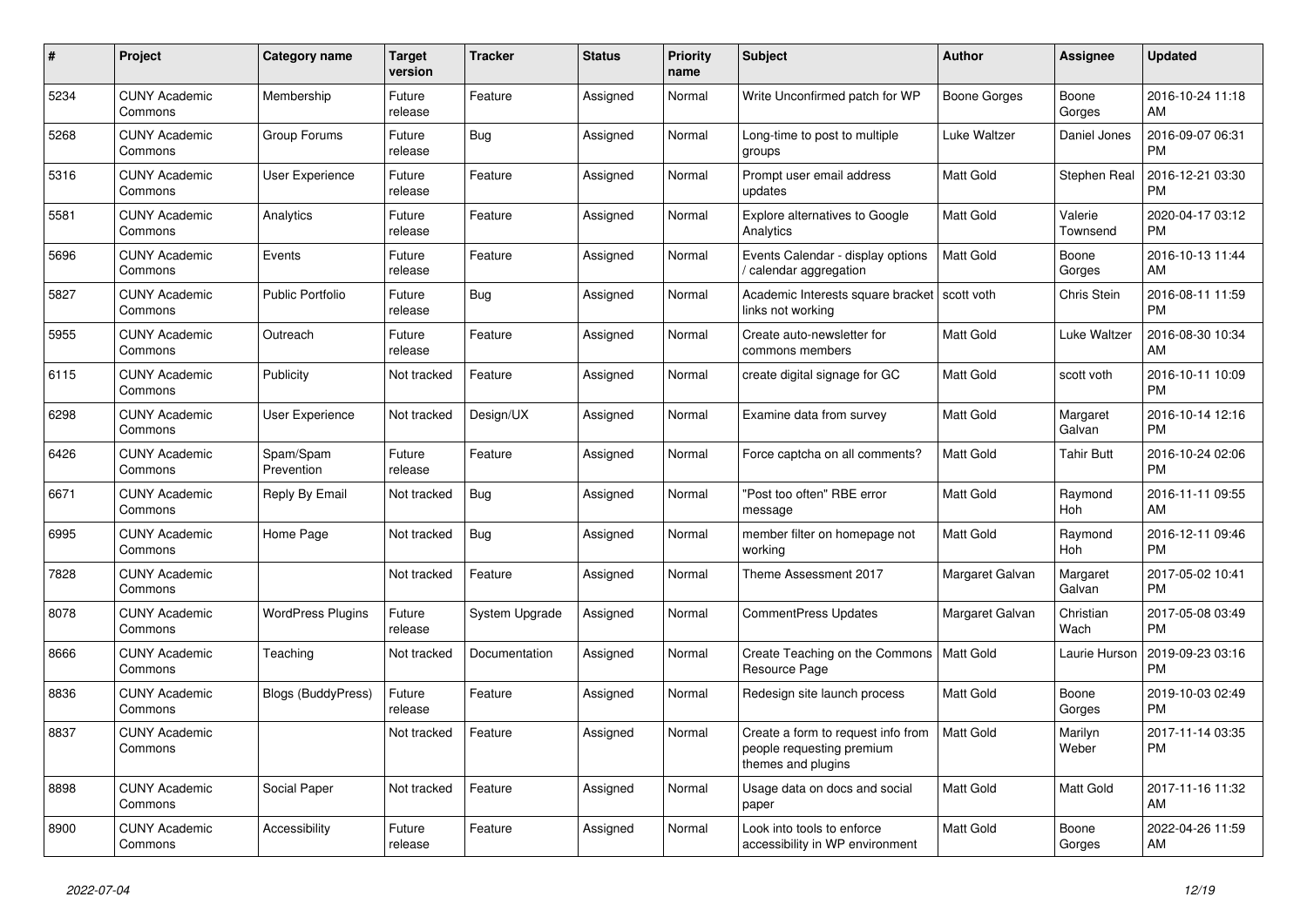| #     | Project                         | <b>Category name</b>       | <b>Target</b><br>version | <b>Tracker</b> | <b>Status</b> | Priority<br>name | <b>Subject</b>                                                                             | <b>Author</b>       | <b>Assignee</b>     | <b>Updated</b>                |
|-------|---------------------------------|----------------------------|--------------------------|----------------|---------------|------------------|--------------------------------------------------------------------------------------------|---------------------|---------------------|-------------------------------|
| 8901  | <b>CUNY Academic</b><br>Commons | Accessibility              | Future<br>release        | Feature        | Assigned      | Normal           | Theme analysis for accessibility                                                           | <b>Matt Gold</b>    | Boone<br>Gorges     | 2022-04-26 11:59<br>AM        |
| 8902  | <b>CUNY Academic</b><br>Commons | Design                     | Not tracked              | Feature        | Assigned      | Normal           | Report back on research on<br><b>BuddyPress themes</b>                                     | <b>Matt Gold</b>    | Michael Smith       | 2017-11-10 12:31<br><b>PM</b> |
| 8976  | <b>CUNY Academic</b><br>Commons | Reply By Email             | Not tracked              | Feature        | Assigned      | Normal           | Package RBE new topics posting?                                                            | <b>Matt Gold</b>    | Raymond<br>Hoh      | 2017-12-04 02:34<br><b>PM</b> |
| 9015  | <b>CUNY Academic</b><br>Commons | Groups (misc)              | Not tracked              | Outreach       | Assigned      | Normal           | Email group admins the email<br>addresses of their groups                                  | <b>Matt Gold</b>    | Matt Gold           | 2018-01-02 09:54<br>AM        |
| 9028  | <b>CUNY Academic</b><br>Commons | Onboarding                 | Future<br>release        | Feature        | Assigned      | Normal           | suggest groups to new members<br>during the registration process                           | <b>Matt Gold</b>    | Chris Stein         | 2018-10-24 12:34<br><b>PM</b> |
| 9835  | <b>CUNY Academic</b><br>Commons | Group Forums               | Future<br>release        | Bug            | Assigned      | Normal           | add a "like" function?                                                                     | Marilyn Weber       | Erik Trainer        | 2018-06-05 01:49<br><b>PM</b> |
| 9895  | <b>CUNY Academic</b><br>Commons | Onboarding                 | Future<br>release        | Feature        | Assigned      | Normal           | Add "Accept Invitation"<br>link/button/function to Group<br>and/or Site invitation emails? | Luke Waltzer        | Boone<br>Gorges     | 2018-06-07 12:42<br><b>PM</b> |
| 9941  | <b>CUNY Academic</b><br>Commons | Wiki                       | Not tracked              | Support        | Assigned      | Normal           | Wiki functionality                                                                         | Matt Gold           | Boone<br>Gorges     | 2018-06-26 10:57<br>AM        |
| 10368 | <b>CUNY Academic</b><br>Commons |                            | Future<br>release        | Feature        | Assigned      | Normal           | Use ORCID data to populate<br>academic profile page                                        | Stephen Francoeu    | Boone<br>Gorges     | 2018-09-25 01:53<br><b>PM</b> |
| 10659 | <b>CUNY Academic</b><br>Commons | Group Forums               | Future<br>release        | Feature        | Assigned      | Normal           | Post to multiple groups via email                                                          | <b>Matt Gold</b>    | Raymond<br>Hoh      | 2018-11-15 12:54<br>AM        |
| 11517 | <b>CUNY Academic</b><br>Commons |                            | Not tracked              | Feature        | Assigned      | Normal           | wp-accessibility plugin should not<br>strip 'target="_blank" by default                    | <b>Boone Gorges</b> | Laurie Hurson       | 2019-09-24 09:57<br>AM        |
| 11519 | <b>CUNY Academic</b><br>Commons |                            | Not tracked              | Support        | Assigned      | Normal           | comment option not appearing                                                               | Marilyn Weber       |                     | 2019-09-24 10:28<br>AM        |
| 12436 | <b>CUNY Academic</b><br>Commons |                            | Not tracked              | <b>Bug</b>     | Assigned      | Normal           | Nightly system downtime                                                                    | Boone Gorges        |                     | 2020-08-01 09:30<br>AM        |
| 13946 | <b>CUNY Academic</b><br>Commons | <b>WordPress Plugins</b>   | 2.1.0                    | Support        | Assigned      | Normal           | Custom Embed handler For<br>OneDrive files                                                 | scott voth          | Raymond<br>Hoh      | 2022-05-26 10:46<br>AM        |
| 15604 | <b>CUNY Academic</b><br>Commons | <b>Email Notifications</b> | Future<br>release        | Feature        | Assigned      | Normal           | Restructure Commons Group<br><b>Digest Email Messages</b>                                  | Matt Gold           | Boone<br>Gorges     | 2022-05-26 10:45<br>AM        |
| 58    | <b>CUNY Academic</b><br>Commons | BuddyPress (misc)          | Future<br>release        | Feature        | Assigned      | Low              | Make member search sortable by<br>last name                                                | Roberta Brody       | Boone<br>Gorges     | 2010-08-26 02:38<br><b>PM</b> |
| 310   | <b>CUNY Academic</b><br>Commons | <b>BuddyPress</b> (misc)   | Future<br>release        | Feature        | Assigned      | Low              | <b>Friend Request Email</b>                                                                | Matt Gold           | Samantha<br>Raddatz | 2015-11-09 05:08<br><b>PM</b> |
| 333   | <b>CUNY Academic</b><br>Commons | <b>Email Notifications</b> | Future<br>release        | Feature        | Assigned      | Low              | Delay Forum Notification Email<br>Delivery Until After Editing Period<br>Ends              | Matt Gold           | Raymond<br>Hoh      | 2015-11-09 06:01<br><b>PM</b> |
| 519   | <b>CUNY Academic</b><br>Commons | <b>BuddyPress Docs</b>     | Future<br>release        | Feature        | Assigned      | Low              | TOC for individual docs - for new<br>BP "wiki-like" plugin                                 | scott voth          | Boone<br>Gorges     | 2015-11-09 05:54<br>PM        |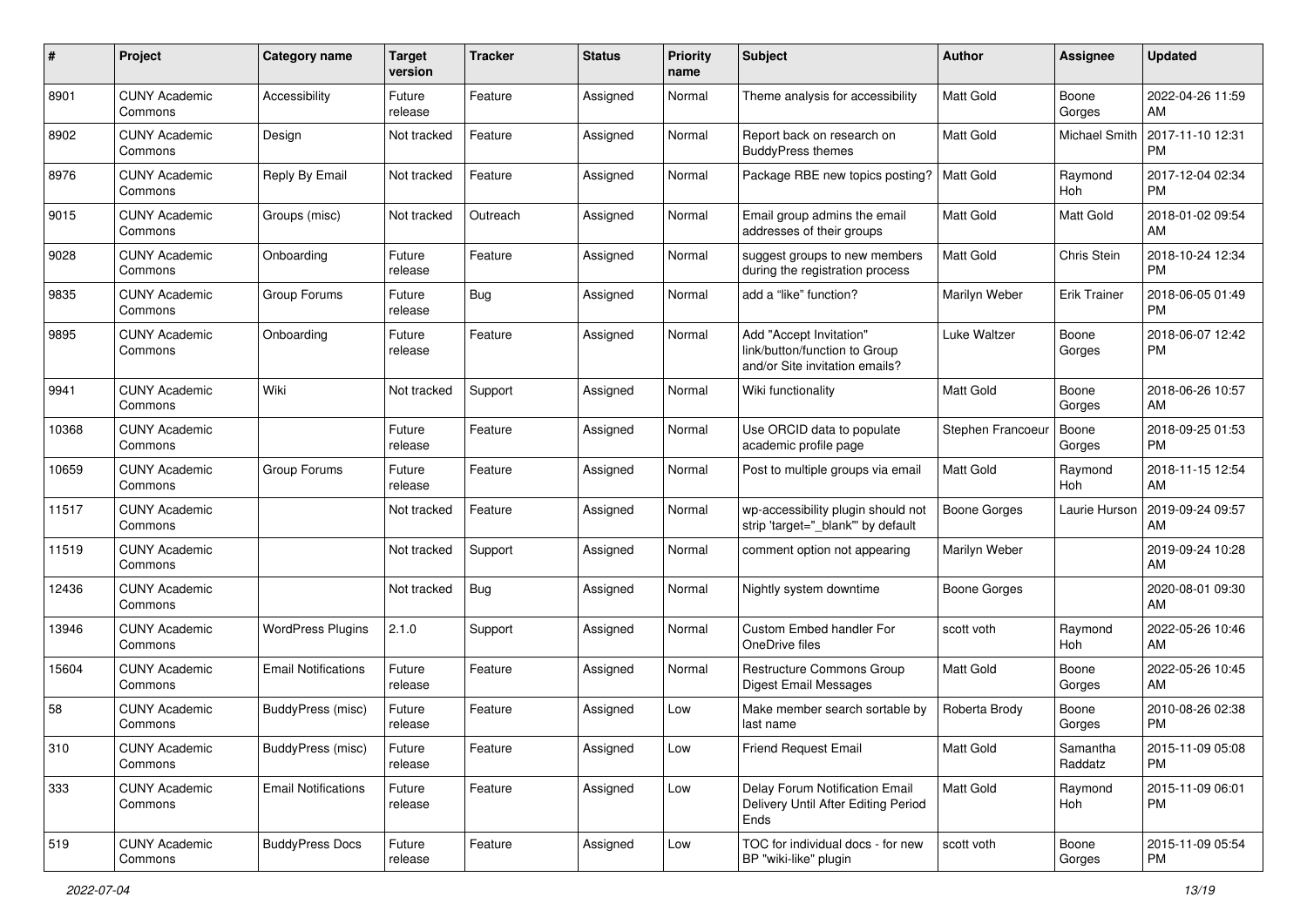| #    | <b>Project</b>                  | Category name            | Target<br>version | <b>Tracker</b> | <b>Status</b> | <b>Priority</b><br>name | <b>Subject</b>                                                               | <b>Author</b>      | Assignee          | <b>Updated</b>                |
|------|---------------------------------|--------------------------|-------------------|----------------|---------------|-------------------------|------------------------------------------------------------------------------|--------------------|-------------------|-------------------------------|
| 940  | <b>CUNY Academic</b><br>Commons | Redmine                  | Future<br>release | Feature        | Assigned      | Low                     | Communication with users after<br>releases                                   | Matt Gold          | Dominic<br>Giglio | 2012-09-09 04:36<br><b>PM</b> |
| 1165 | <b>CUNY Academic</b><br>Commons | <b>Email Invitations</b> | Future<br>release | Feature        | Assigned      | Low                     | Allow saved lists of invitees under<br>Send Invites                          | Boone Gorges       | Boone<br>Gorges   | 2015-11-09 06:03<br>PM.       |
| 1192 | <b>CUNY Academic</b><br>Commons | <b>Group Files</b>       | Future<br>release | Feature        | Assigned      | Low                     | When posting group files, allow<br>users to add a category without<br>saving | Matt Gold          | Raymond<br>Hoh    | 2015-11-09 05:53<br><b>PM</b> |
| 1417 | <b>CUNY Academic</b><br>Commons | <b>BuddyPress Docs</b>   | Future<br>release | Feature        | Assigned      | Low                     | <b>Bulk actions for BuddyPress Docs</b>                                      | Boone Gorges       | Boone<br>Gorges   | 2016-10-17 10:41<br><b>PM</b> |
| 1423 | <b>CUNY Academic</b><br>Commons | BuddyPress (misc)        | Future<br>release | Feature        | Assigned      | Low                     | Show an avatar for pingback<br>comment activity items                        | Boone Gorges       | Tahir Butt        | 2016-10-24 12:03<br><b>PM</b> |
| 1562 | <b>CUNY Academic</b><br>Commons | <b>WordPress Plugins</b> | Future<br>release | Feature        | Assigned      | Low                     | Play with NYT Collaborative<br><b>Authoring Tool</b>                         | Matt Gold          | Boone<br>Gorges   | 2015-01-05 08:47<br><b>PM</b> |
| 1983 | <b>CUNY Academic</b><br>Commons | Home Page                | Future<br>release | Feature        | Assigned      | Low                     | Media Library integration with<br><b>Featured Content plugin</b>             | Boone Gorges       | Dominic<br>Giglio | 2014-03-17 10:34<br>AM        |
| 2013 | <b>CUNY Academic</b><br>Commons | <b>Public Portfolio</b>  | Future<br>release | Feature        | Assigned      | Low                     | Have Profile Privacy Options show<br>up only for filled-in fields            | <b>Matt Gold</b>   | Boone<br>Gorges   | 2015-11-09 06:09<br><b>PM</b> |
| 2223 | <b>CUNY Academic</b><br>Commons | <b>WordPress Plugins</b> | Future<br>release | Feature        | Assigned      | Low                     | Add Participad to the CUNY<br><b>Academic Commons</b>                        | Matt Gold          | Boone<br>Gorges   | 2014-09-17 10:03<br><b>PM</b> |
| 2325 | <b>CUNY Academic</b><br>Commons | BuddyPress (misc)        | Future<br>release | Feature        | Assigned      | Low                     | Profile should have separate fields<br>for first/last names                  | local admin        | Boone<br>Gorges   | 2015-11-09 06:09<br><b>PM</b> |
| 2610 | <b>CUNY Academic</b><br>Commons | Group Invitations        | Future<br>release | Feature        | Assigned      | Low                     | Request: Custom invitation<br>message to group invites                       | local admin        | Boone<br>Gorges   | 2015-11-09 06:13<br><b>PM</b> |
| 3080 | <b>CUNY Academic</b><br>Commons | <b>Group Files</b>       | Future<br>release | Feature        | Assigned      | Low                     | Create a system to keep track of<br>file changes                             | <b>Matt Gold</b>   | Boone<br>Gorges   | 2014-02-26 10:04<br><b>PM</b> |
| 3354 | <b>CUNY Academic</b><br>Commons | <b>Group Files</b>       | Future<br>release | Feature        | Assigned      | Low                     | Allow Group Download of Multiple<br><b>Selected Files</b>                    | Matt Gold          | Chris Stein       | 2014-08-01 08:50<br>AM        |
| 5016 | <b>CUNY Academic</b><br>Commons | Events                   | Future<br>release | Feature        | Assigned      | Low                     | Allow comments to be posted on<br>events                                     | Matt Gold          | Raymond<br>Hoh    | 2019-03-01 02:23<br><b>PM</b> |
| 6392 | <b>CUNY Academic</b><br>Commons | Group Forums             | Future<br>release | Design/UX      | Assigned      | Low                     | Composition/Preview Panes in<br>Forum Posts                                  | Luke Waltzer       | Paige Dupont      | 2016-10-21 04:26<br><b>PM</b> |
| 2571 | NYCDH Community<br>Site         |                          |                   | Feature        | Assigned      | Normal                  | Add Google custom search box to<br>homepage                                  | Mark Newton        | Raymond<br>Hoh    | 2013-05-18 07:49<br><b>PM</b> |
| 2574 | <b>NYCDH Community</b><br>Site  |                          |                   | Feature        | Assigned      | Normal                  | Add Way to Upload Files to<br>Groups                                         | <b>Mark Newton</b> | Raymond<br>Hoh    | 2013-05-18 07:46<br><b>PM</b> |
| 8992 | <b>NYCDH Community</b><br>Site  |                          |                   | Bug            | Assigned      | Normal                  | Multiple RBE error reports                                                   | Matt Gold          | Raymond<br>Hoh    | 2017-12-11 05:43<br><b>PM</b> |
| 2577 | NYCDH Community<br>Site         |                          |                   | Feature        | Assigned      | Low                     | Investigate Potential to Add Links<br>to the Forum                           | <b>Mark Newton</b> | Alex Gil          | 2013-05-16 09:40<br><b>PM</b> |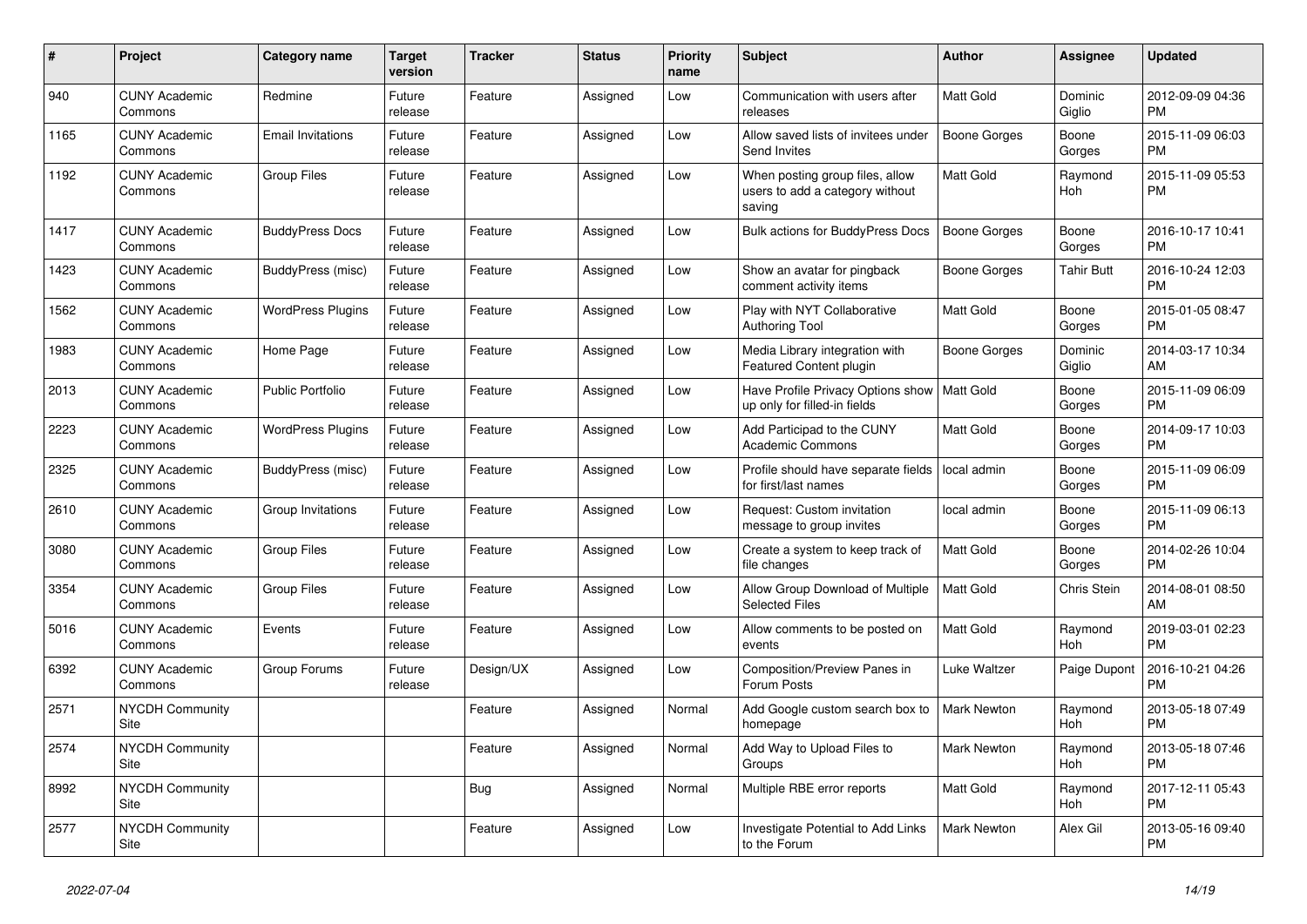| #     | Project                         | <b>Category name</b>     | <b>Target</b><br>version | <b>Tracker</b> | <b>Status</b>        | <b>Priority</b><br>name | <b>Subject</b>                                                         | <b>Author</b>      | <b>Assignee</b>     | <b>Updated</b>                |
|-------|---------------------------------|--------------------------|--------------------------|----------------|----------------------|-------------------------|------------------------------------------------------------------------|--------------------|---------------------|-------------------------------|
| 2618  | <b>NYCDH Community</b><br>Site  |                          |                          | Bug            | Assigned             | Low                     | Mark blogs as spam when created   Matt Gold<br>by users marked as spam |                    | Boone<br>Gorges     | 2013-06-09 11:38<br><b>PM</b> |
| 3369  | <b>CUNY Academic</b><br>Commons | Reply By Email           | Not tracked              | Outreach       | Hold                 | Normal                  | Release reply by email to WP<br>plugin directory                       | <b>Matt Gold</b>   | Raymond<br>Hoh      | 2016-03-01 12:46<br><b>PM</b> |
| 3939  | <b>CUNY Academic</b><br>Commons | <b>WordPress Plugins</b> | Future<br>release        | <b>Bug</b>     | Hold                 | Normal                  | Activity stream support for<br>Co-Authors Plus plugin                  | Raymond Hoh        | Raymond<br>Hoh      | 2015-11-09 06:13<br><b>PM</b> |
| 8756  | <b>CUNY Academic</b><br>Commons | Group Blogs              | Future<br>release        | Feature        | Hold                 | Normal                  | Connect multiple blogs to one<br>group?                                | <b>Matt Gold</b>   | Boone<br>Gorges     | 2017-09-30 10:42<br>AM        |
| 8991  | <b>CUNY Academic</b><br>Commons | Reply By Email           | Not tracked              | Bug            | Hold                 | Normal                  | RBE duplicate email message<br>issue                                   | <b>Matt Gold</b>   | Raymond<br>Hoh      | 2018-02-18 08:53<br><b>PM</b> |
| 9060  | <b>CUNY Academic</b><br>Commons | Commons In A Box         | Not tracked              | Bug            | Hold                 | Normal                  | Problems with CBox image library<br>upload                             | Lisa Rhody         | Raymond<br>Hoh      | 2018-01-10 03:26<br><b>PM</b> |
| 11848 | <b>CUNY Academic</b><br>Commons |                          | Not tracked              | Support        | Hold                 | Normal                  | a Dean of Faculty wants to share<br>a large file                       | Marilyn Weber      |                     | 2019-09-24 08:44<br>AM        |
| 14113 | <b>CUNY Academic</b><br>Commons | WordPress (misc)         | Future<br>release        | Bug            | Hold                 | Normal                  | Block Editor Not Working on this<br>page - Json error                  | scott voth         | Boone<br>Gorges     | 2021-03-05 11:01<br>AM        |
| 16092 | <b>CUNY Academic</b><br>Commons |                          | Future<br>release        | Feature        | Hold                 | Normal                  | Don't show main site in Site<br>search results                         | Boone Gorges       | Boone<br>Gorges     | 2022-05-17 03:12<br><b>PM</b> |
| 13912 | <b>CUNY Academic</b><br>Commons |                          | Not tracked              | Feature        | Hold                 | Low                     | posting "missed schedule"                                              | Marilyn Weber      |                     | 2021-02-23 10:46<br>AM        |
| 2576  | <b>NYCDH Community</b><br>Site  |                          |                          | Bug            | Hold                 | Low                     | Test Next Button in Javascript<br><b>Tutorial Under Activities</b>     | <b>Mark Newton</b> | Alex Gil            | 2013-05-18 02:55<br><b>PM</b> |
| 6644  | <b>CUNY Academic</b><br>Commons |                          | Not tracked              | Bug            | Reporter<br>Feedback | High                    | White Screen at Login Pge                                              | Luke Waltzer       | Raymond<br>Hoh      | 2016-11-21 10:34<br><b>PM</b> |
| 10678 | <b>CUNY Academic</b><br>Commons |                          | Not tracked              | Bug            | Reporter<br>Feedback | High                    | Newsletter Plugin Not Sending<br><b>Out Newsletters</b>                | Mark Webb          | Boone<br>Gorges     | 2019-09-16 09:38<br><b>PM</b> |
| 1544  | <b>CUNY Academic</b><br>Commons | Groups (misc)            | Future<br>release        | Feature        | Reporter<br>Feedback | Normal                  | Group Filtering and Sorting                                            | <b>Matt Gold</b>   | Chris Stein         | 2019-03-01 02:25<br><b>PM</b> |
| 5317  | <b>CUNY Academic</b><br>Commons | Group Blogs              | Not tracked              | Bug            | Reporter<br>Feedback | Normal                  | Notifications of New Post Didn't<br>Come                               | Luke Waltzer       | Samantha<br>Raddatz | 2016-03-21 10:41<br><b>PM</b> |
| 5826  | <b>CUNY Academic</b><br>Commons | <b>WordPress Plugins</b> | Future<br>release        | Support        | Reporter<br>Feedback | Normal                  | <b>Remove Subscription Options</b><br>plugin from directory            | Sarah Morgano      | Sarah<br>Morgano    | 2016-10-21 04:14<br><b>PM</b> |
| 6014  | <b>CUNY Academic</b><br>Commons | Publicity                | Future<br>release        | Publicity      | Reporter<br>Feedback | Normal                  | Google search listing                                                  | <b>Matt Gold</b>   | Boone<br>Gorges     | 2016-09-21 03:48<br><b>PM</b> |
| 7115  | <b>CUNY Academic</b><br>Commons | Groups (misc)            | Future<br>release        | Feature        | Reporter<br>Feedback | Normal                  | make licensing info clear during<br>group creation                     | <b>Matt Gold</b>   | Raymond<br>Hoh      | 2020-12-08 11:32<br>AM        |
| 9207  | <b>CUNY Academic</b><br>Commons |                          | Future<br>release        | Support        | Reporter<br>Feedback | Normal                  | display dashboards made in<br>Tableau?                                 | Marilyn Weber      | Boone<br>Gorges     | 2018-04-10 10:42<br>AM        |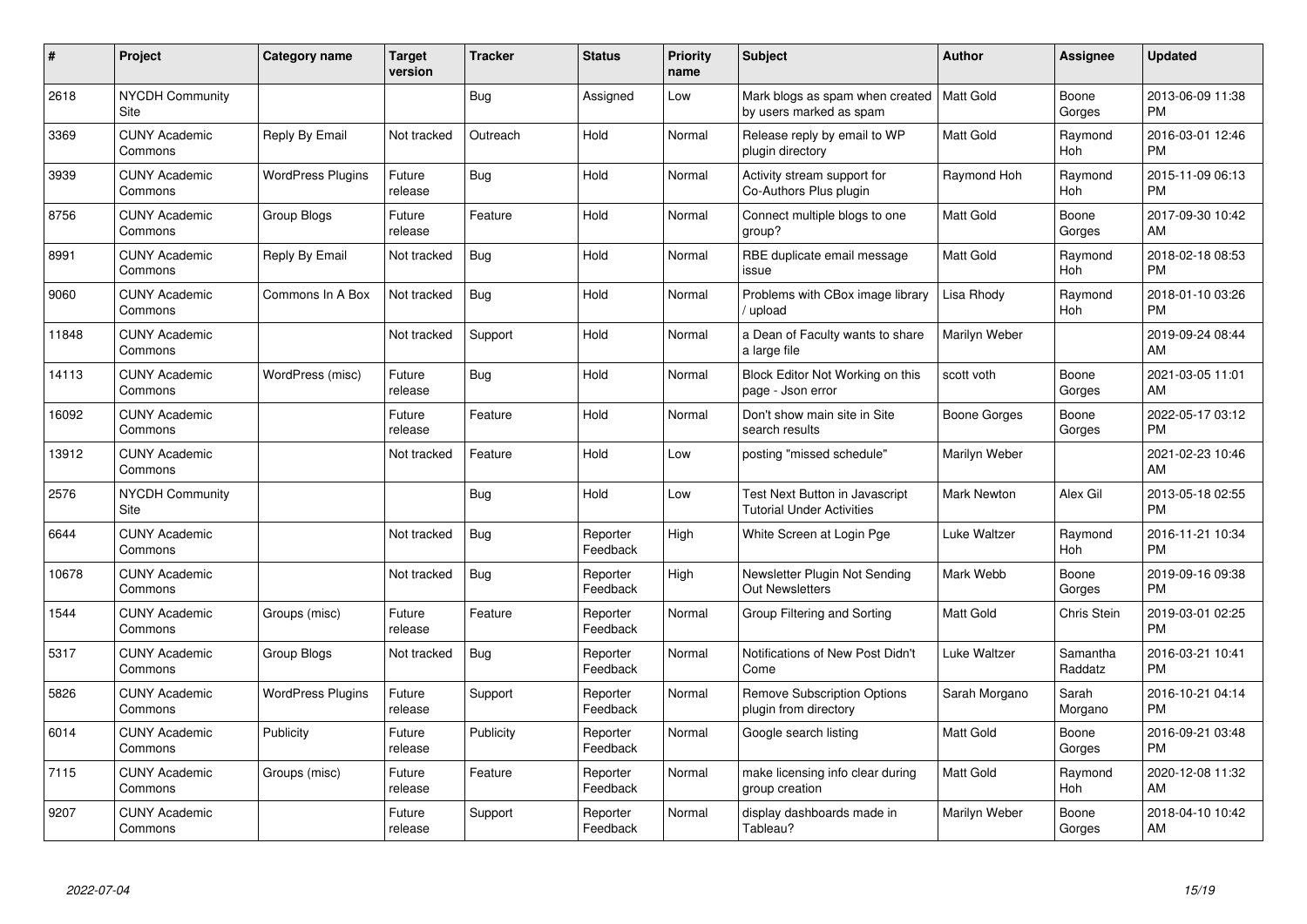| $\pmb{\#}$ | Project                         | <b>Category name</b>       | <b>Target</b><br>version | <b>Tracker</b> | <b>Status</b>        | <b>Priority</b><br>name | <b>Subject</b>                                                     | <b>Author</b>           | Assignee         | <b>Updated</b>                |
|------------|---------------------------------|----------------------------|--------------------------|----------------|----------------------|-------------------------|--------------------------------------------------------------------|-------------------------|------------------|-------------------------------|
| 9211       | <b>CUNY Academic</b><br>Commons | <b>WordPress Plugins</b>   | Future<br>release        | Support        | Reporter<br>Feedback | Normal                  | Auto-Role Setting in Forum Plugin<br><b>Causing Some Confusion</b> | Luke Waltzer            | Boone<br>Gorges  | 2018-03-13 11:44<br>AM        |
| 9289       | <b>CUNY Academic</b><br>Commons | <b>WordPress Plugins</b>   | Future<br>release        | Bug            | Reporter<br>Feedback | Normal                  | Email Users Plugin                                                 | Laurie Hurson           | Boone<br>Gorges  | 2018-10-24 12:34<br><b>PM</b> |
| 9515       | <b>CUNY Academic</b><br>Commons | <b>WordPress Plugins</b>   | Not tracked              | <b>Bug</b>     | Reporter<br>Feedback | Normal                  | Text to Speech plugin - "More<br>Slowly" checkbox not working      | scott voth              | Boone<br>Gorges  | 2018-06-13 02:26<br><b>PM</b> |
| 9947       | <b>CUNY Academic</b><br>Commons | <b>WordPress Plugins</b>   | Future<br>release        | Feature        | Reporter<br>Feedback | Normal                  | Install H5P quiz plugin                                            | <b>Matt Gold</b>        | Boone<br>Gorges  | 2018-09-11 11:01<br>AM        |
| 9979       | <b>CUNY Academic</b><br>Commons | <b>Email Notifications</b> | Not tracked              | <b>Bug</b>     | Reporter<br>Feedback | Normal                  | Reports of slow email activation<br>emails                         | <b>Matt Gold</b>        | Boone<br>Gorges  | 2018-08-29 09:40<br><b>PM</b> |
| 10040      | <b>CUNY Academic</b><br>Commons | WordPress (misc)           | Not tracked              | Bug            | Reporter<br>Feedback | Normal                  | User doesn't see full list of themes                               | <b>Matt Gold</b>        | Boone<br>Gorges  | 2018-07-25 10:12<br>AM        |
| 10262      | <b>CUNY Academic</b><br>Commons |                            | Not tracked              | <b>Bug</b>     | Reporter<br>Feedback | Normal                  | Newsletter Plugin: Broken Image<br>at Bottom of All Newsletters    | Mark Webb               | Raymond<br>Hoh   | 2018-08-30 05:17<br><b>PM</b> |
| 10273      | <b>CUNY Academic</b><br>Commons | Registration               | Not tracked              | Support        | Reporter<br>Feedback | Normal                  | users combining CF and campus<br>address                           | Marilyn Weber           |                  | 2019-09-18 10:58<br>AM        |
| 10657      | <b>CUNY Academic</b><br>Commons |                            | Not tracked              | Support        | Reporter<br>Feedback | Normal                  | child theme problems                                               | Marilyn Weber           |                  | 2018-11-08 01:19<br><b>PM</b> |
| 10769      | <b>CUNY Academic</b><br>Commons | <b>WordPress Themes</b>    | Not tracked              | Bug            | Reporter<br>Feedback | Normal                  | 2011 Theme Sidebar                                                 | Mark Webb               |                  | 2018-12-04 04:09<br><b>PM</b> |
| 10982      | <b>CUNY Academic</b><br>Commons | Domain Mapping             | Not tracked              | Support        | Reporter<br>Feedback | Normal                  | <b>CNAME</b> question                                              | scott voth              |                  | 2019-01-22 04:29<br><b>PM</b> |
| 11077      | <b>CUNY Academic</b><br>Commons | Events                     | Not tracked              | Feature        | Reporter<br>Feedback | Normal                  | Show event category description<br>in event list view              | Raffi<br>Khatchadourian |                  | 2019-02-12 10:38<br><b>PM</b> |
| 11120      | <b>CUNY Academic</b><br>Commons | <b>WordPress Plugins</b>   | Not tracked              | <b>Bug</b>     | Reporter<br>Feedback | Normal                  | Events Manager Events Not<br>Showing Up                            | Mark Webb               |                  | 2019-02-27 04:10<br><b>PM</b> |
| 11131      | <b>CUNY Academic</b><br>Commons |                            | Future<br>release        | Feature        | Reporter<br>Feedback | Normal                  | <b>Image Annotation Plugins</b>                                    | Laurie Hurson           |                  | 2019-02-26 11:33<br>AM        |
| 11149      | <b>CUNY Academic</b><br>Commons |                            | Not tracked              | Support        | Reporter<br>Feedback | Normal                  | comments getting blocked                                           | Marilyn Weber           | Raymond<br>Hoh   | 2019-03-26 11:40<br>AM        |
| 11386      | <b>CUNY Academic</b><br>Commons | WordPress - Media          | Not tracked              | Support        | Reporter<br>Feedback | Normal                  | disappearing images                                                | scott voth              | Boone<br>Gorges  | 2019-05-14 10:32<br>AM        |
| 11415      | <b>CUNY Academic</b><br>Commons | <b>WordPress Plugins</b>   | Not tracked              | Bug            | Reporter<br>Feedback | Normal                  | <b>Blog Subscriptions in Jetpack</b>                               | Laurie Hurson           |                  | 2019-05-14 10:34<br>AM        |
| 11449      | <b>CUNY Academic</b><br>Commons | WordPress - Media          | Not tracked              | Support        | Reporter<br>Feedback | Normal                  | Cloning Media Library for JITP<br>from Staging to Production Site  | Patrick DeDauw          | Boone<br>Gorges  | 2019-05-13 12:00<br><b>PM</b> |
| 11493      | CUNY Academic<br>Commons        | Domain Mapping             | Not tracked              | Support        | Reporter<br>Feedback | Normal                  | Domain Mapping Request - Talia<br>Schaffer                         | scott voth              | <b>Matt Gold</b> | 2019-08-06 08:39<br>AM        |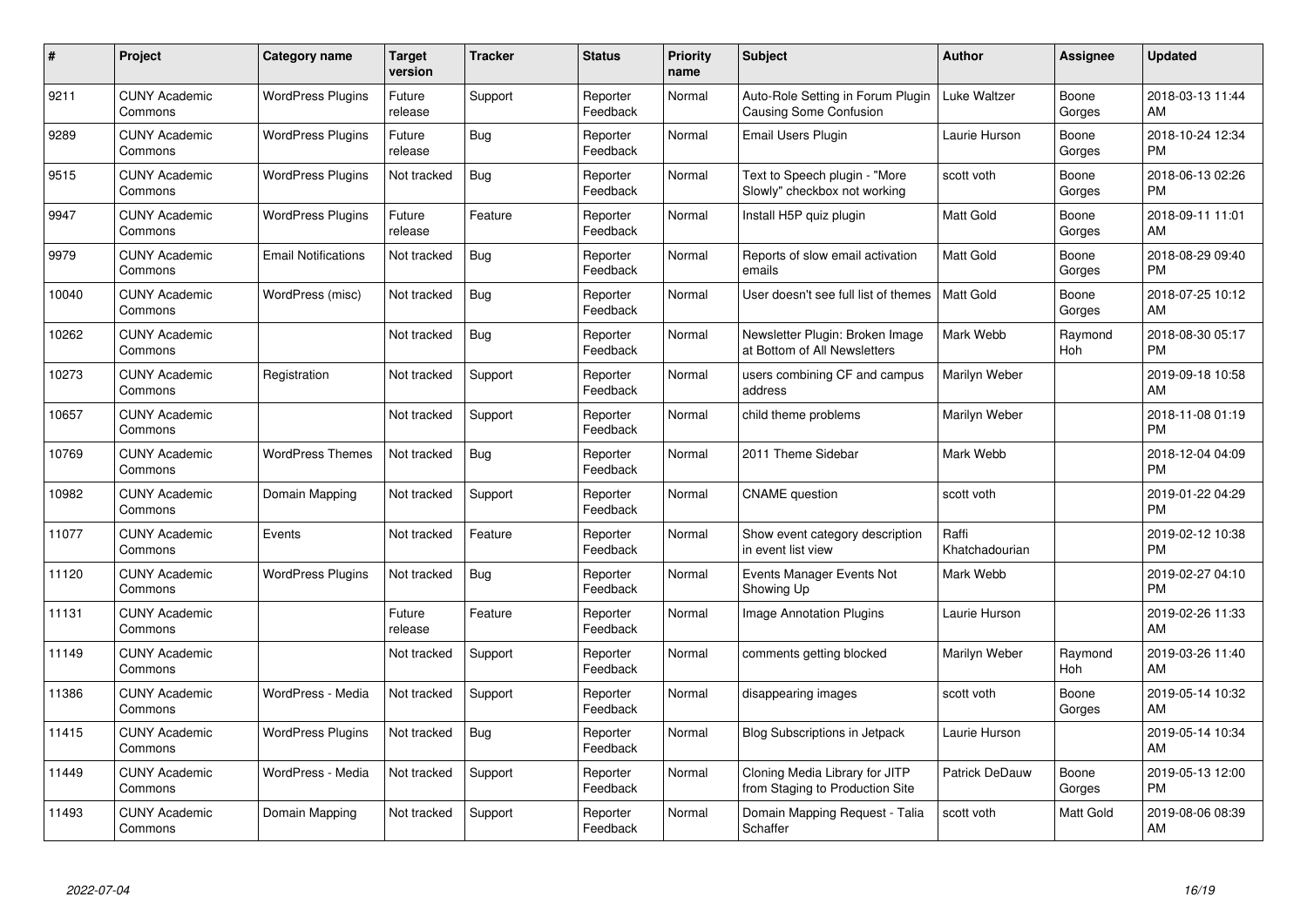| #     | Project                         | <b>Category name</b>     | <b>Target</b><br>version | <b>Tracker</b> | <b>Status</b>        | <b>Priority</b><br>name | <b>Subject</b>                                                                                | <b>Author</b> | <b>Assignee</b> | <b>Updated</b>                |
|-------|---------------------------------|--------------------------|--------------------------|----------------|----------------------|-------------------------|-----------------------------------------------------------------------------------------------|---------------|-----------------|-------------------------------|
| 11509 | <b>CUNY Academic</b><br>Commons |                          | Not tracked              | Support        | Reporter<br>Feedback | Normal                  | deleted Page causing a Menu<br>problem?                                                       | Marilyn Weber |                 | 2019-06-04 09:54<br>AM        |
| 11556 | <b>CUNY Academic</b><br>Commons | Courses                  | Not tracked              | Bug            | Reporter<br>Feedback | Normal                  | Instructor name given in course<br>listing                                                    | Tom Harbison  |                 | 2019-06-25 04:12<br><b>PM</b> |
| 11771 | <b>CUNY Academic</b><br>Commons |                          | Not tracked              | Support        | Reporter<br>Feedback | Normal                  | post displays in sections                                                                     | Marilyn Weber |                 | 2019-08-20 10:34<br>AM        |
| 11787 | <b>CUNY Academic</b><br>Commons |                          | Not tracked              | Support        | Reporter<br>Feedback | Normal                  | automated comments notifications<br>on ZenDesk                                                | Marilyn Weber |                 | 2019-08-26 06:18<br><b>PM</b> |
| 11788 | <b>CUNY Academic</b><br>Commons | <b>WordPress Plugins</b> | Future<br>release        | Support        | Reporter<br>Feedback | Normal                  | Plugin Request - Browse Aloud                                                                 | scott voth    |                 | 2019-09-24 08:42<br>AM        |
| 11945 | <b>CUNY Academic</b><br>Commons | Reckoning                | Future<br>release        | Feature        | Reporter<br>Feedback | Normal                  | Add Comments bubble to<br>Reckoning views                                                     | Boone Gorges  | Boone<br>Gorges | 2019-11-12 05:14<br><b>PM</b> |
| 12004 | <b>CUNY Academic</b><br>Commons |                          | Not tracked              | Support        | Reporter<br>Feedback | Normal                  | Notifications for spam blog<br>comments                                                       | Gina Cherry   | Raymond<br>Hoh  | 2019-11-01 12:05<br><b>PM</b> |
| 12121 | <b>CUNY Academic</b><br>Commons | <b>WordPress Plugins</b> | 2.0.3                    | Feature        | Reporter<br>Feedback | Normal                  | Embedding H5P Iframes on<br><b>Commons Site</b>                                               | Laurie Hurson | Boone<br>Gorges | 2022-06-29 11:32<br>AM        |
| 12198 | <b>CUNY Academic</b><br>Commons |                          | Not tracked              | <b>Bug</b>     | Reporter<br>Feedback | Normal                  | Duplicate listing in My Sites                                                                 | Tom Harbison  |                 | 2019-12-09 05:50<br><b>PM</b> |
| 12350 | <b>CUNY Academic</b><br>Commons | Blogs (BuddyPress)       | Not tracked              | Support        | Reporter<br>Feedback | Normal                  | URL creation problem                                                                          | Marilyn Weber |                 | 2020-02-03 11:27<br>AM        |
| 12360 | <b>CUNY Academic</b><br>Commons | <b>WordPress Themes</b>  | Not tracked              | Bug            | Reporter<br>Feedback | Normal                  | site just says "DANTE We are<br>currently in maintenance mode,<br>please check back shortly." | Marilyn Weber |                 | 2020-02-04 12:13<br><b>PM</b> |
| 12446 | <b>CUNY Academic</b><br>Commons | Groups (misc)            | Future<br>release        | Feature        | Reporter<br>Feedback | Normal                  | Toggle default site to group forum<br>posting                                                 | Laurie Hurson | Laurie Hurson   | 2020-03-10 11:57<br>AM        |
| 12484 | <b>CUNY Academic</b><br>Commons |                          | Not tracked              | Support        | Reporter<br>Feedback | Normal                  | Sign up Code for COIL Course<br>starting in March                                             | Laurie Hurson | Matt Gold       | 2020-03-02 02:26<br><b>PM</b> |
| 12741 | <b>CUNY Academic</b><br>Commons | <b>WordPress Plugins</b> | Not tracked              | Support        | Reporter<br>Feedback | Normal                  | Tableau Public Viz Block                                                                      | Marilyn Weber | Raymond<br>Hoh  | 2020-05-12 11:00<br>AM        |
| 13034 | <b>CUNY Academic</b><br>Commons |                          | Not tracked              | Support        | Reporter<br>Feedback | Normal                  | a site is asking people to join the<br>Commons to get a download                              | Marilyn Weber |                 | 2020-07-12 07:23<br>AM        |
| 13255 | <b>CUNY Academic</b><br>Commons |                          | Not tracked              | Support        | Reporter<br>Feedback | Normal                  | Accessibility problems                                                                        | Marilyn Weber |                 | 2020-09-01 05:48<br><b>PM</b> |
| 13328 | <b>CUNY Academic</b><br>Commons | Group Forums             | Not tracked              | Bug            | Reporter<br>Feedback | Normal                  | cross-posting in two related<br>groups                                                        | Marilyn Weber | Raymond<br>Hoh  | 2020-09-15 10:39<br><b>PM</b> |
| 13975 | <b>CUNY Academic</b><br>Commons | Social Paper             | Not tracked              | Support        | Reporter<br>Feedback | Normal                  | can't approve comments on Social<br>Paper paper                                               | Marilyn Weber |                 | 2021-02-12 09:33<br>AM        |
| 14074 | <b>CUNY Academic</b><br>Commons | WordPress (misc)         | Not tracked              | Support        | Reporter<br>Feedback | Normal                  | page password protection problem                                                              | Marilyn Weber |                 | 2021-03-02 11:03<br>AM        |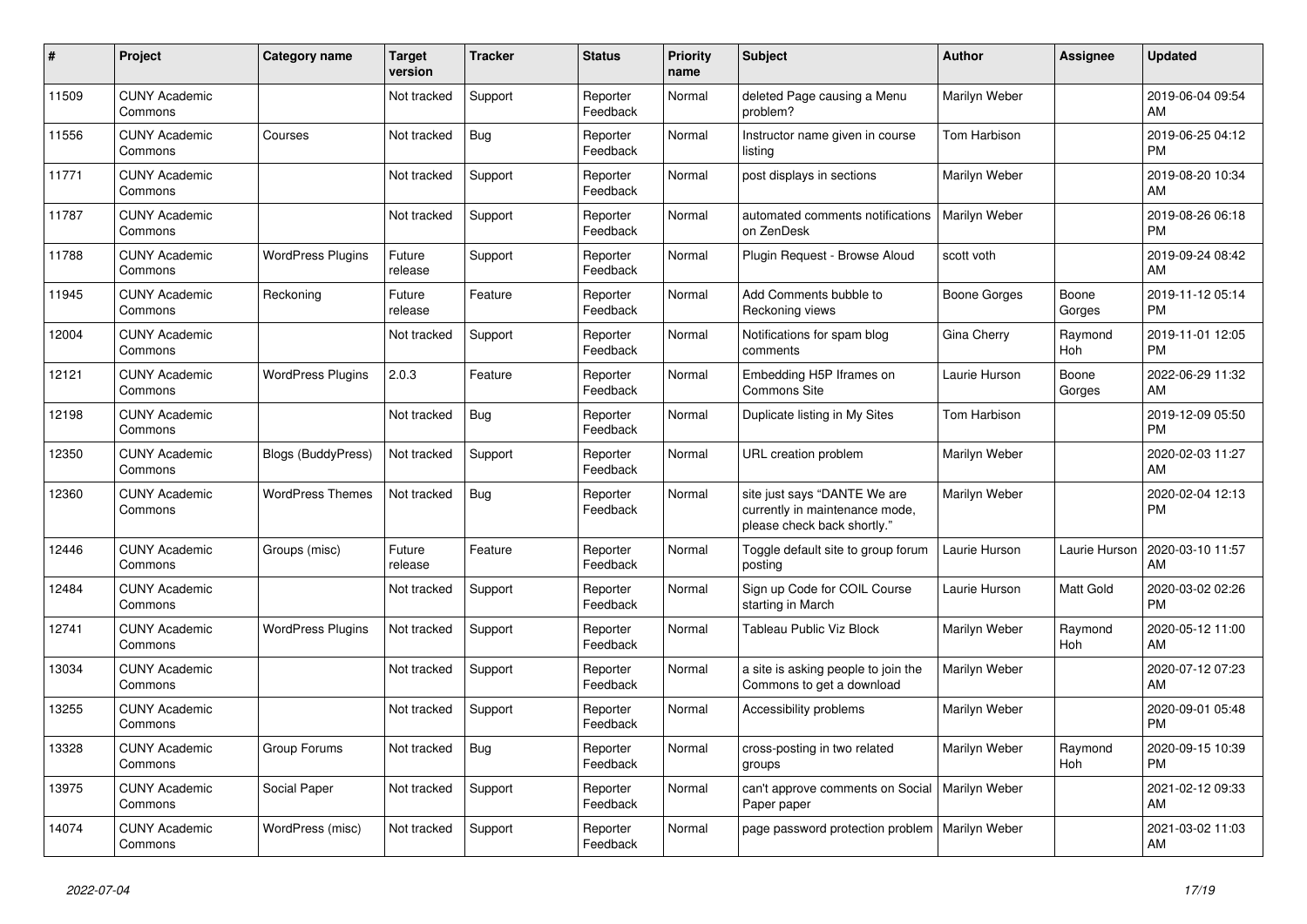| ∦     | Project                         | Category name            | <b>Target</b><br>version | <b>Tracker</b> | <b>Status</b>        | <b>Priority</b><br>name | <b>Subject</b>                                                    | <b>Author</b>           | Assignee        | <b>Updated</b>                |
|-------|---------------------------------|--------------------------|--------------------------|----------------|----------------------|-------------------------|-------------------------------------------------------------------|-------------------------|-----------------|-------------------------------|
| 14398 | <b>CUNY Academic</b><br>Commons |                          | Not tracked              | Support        | Reporter<br>Feedback | Normal                  | Events plug-in notification problem                               | Marilyn Weber           |                 | 2021-05-11 11:21<br>AM        |
| 14483 | <b>CUNY Academic</b><br>Commons | WordPress - Media        | Not tracked              | Bug            | Reporter<br>Feedback | Normal                  | Wordpress PDF Embed Stopped<br>Working after JITP Media Clone     | <b>Patrick DeDauw</b>   | Boone<br>Gorges | 2021-05-20 01:51<br><b>PM</b> |
| 14504 | <b>CUNY Academic</b><br>Commons |                          | Not tracked              | Publicity      | Reporter<br>Feedback | Normal                  | Adding showcases to home page<br>menu                             | Laurie Hurson           | Boone<br>Gorges | 2022-01-19 03:26<br><b>PM</b> |
| 14538 | <b>CUNY Academic</b><br>Commons |                          | Not tracked              | Support        | Reporter<br>Feedback | Normal                  | <b>Weebly To Commons</b>                                          | Laurie Hurson           |                 | 2021-09-14 10:47<br><b>AM</b> |
| 14629 | <b>CUNY Academic</b><br>Commons |                          | Not tracked              | Bug            | Reporter<br>Feedback | Normal                  | Possible Post Order Bug?                                          | <b>Syelle Graves</b>    |                 | 2021-09-14 10:47<br><b>AM</b> |
| 14784 | <b>CUNY Academic</b><br>Commons |                          |                          | Support        | Reporter<br>Feedback | Normal                  | User report of logo problem when<br>using Customizer theme        | <b>Marilyn Weber</b>    |                 | 2021-09-17 10:25<br><b>AM</b> |
| 14842 | <b>CUNY Academic</b><br>Commons |                          | Not tracked              | Support        | Reporter<br>Feedback | Normal                  | Question about widgets and block<br>editor                        | Gina Cherry             |                 | 2021-10-06 03:01<br><b>PM</b> |
| 14900 | <b>CUNY Academic</b><br>Commons |                          | Not tracked              | Support        | Reporter<br>Feedback | Normal                  | previous theme?                                                   | Marilyn Weber           |                 | 2021-10-25 10:31<br>AM        |
| 14983 | <b>CUNY Academic</b><br>Commons | WordPress (misc)         | Not tracked              | Support        | Reporter<br>Feedback | Normal                  | "Read More" tag not working                                       | Rebecca Krisel          | Raymond<br>Hoh  | 2021-11-23 01:17<br><b>PM</b> |
| 15169 | <b>CUNY Academic</b><br>Commons |                          | 2.0.3                    | Support        | Reporter<br>Feedback | Normal                  | new Prelude website zipfiles for<br>custom theme and other files. | Marilyn Weber           |                 | 2022-06-29 11:32<br>AM        |
| 15176 | <b>CUNY Academic</b><br>Commons |                          | Not tracked              | Support        | Reporter<br>Feedback | Normal                  | Archiving Q Writing & Old<br>Wordpress Sites on the Commons       | Laurie Hurson           |                 | 2022-02-08 10:28<br>AM        |
| 15242 | <b>CUNY Academic</b><br>Commons | Performance              | Not tracked              | Bug            | Reporter<br>Feedback | Normal                  | Slugist site                                                      | Raffi<br>Khatchadourian | Boone<br>Gorges | 2022-02-07 11:14<br><b>AM</b> |
| 15260 | <b>CUNY Academic</b><br>Commons |                          |                          | Support        | Reporter<br>Feedback | Normal                  | Diacritical markings   European<br><b>Stages</b>                  | Marilyn Weber           |                 | 2022-02-04 08:16<br><b>AM</b> |
| 15370 | <b>CUNY Academic</b><br>Commons |                          |                          | Support        | Reporter<br>Feedback | Normal                  | All-in-One Event Calendar?                                        | Marilyn Weber           |                 | 2022-02-17 11:03<br>AM        |
| 15516 | <b>CUNY Academic</b><br>Commons | <b>WordPress Plugins</b> |                          | Bug            | Reporter<br>Feedback | Normal                  | Can't publish or save draft of post<br>on wordpress.com           | Raffi<br>Khatchadourian | Raymond<br>Hoh  | 2022-03-02 05:52<br><b>PM</b> |
| 15613 | <b>CUNY Academic</b><br>Commons |                          | 2.0.3                    | Feature        | Reporter<br>Feedback | Normal                  | Adding "Passster" plugin                                          | Laurie Hurson           |                 | 2022-06-29 11:32<br>AM        |
| 15655 | <b>CUNY Academic</b><br>Commons |                          | 2.0.3                    | Support        | Reporter<br>Feedback | Normal                  | Event Aggregator plugin?                                          | Marilyn Weber           |                 | 2022-06-29 11:32<br>AM        |
| 15923 | <b>CUNY Academic</b><br>Commons |                          | Not tracked              | Feature        | Reporter<br>Feedback | Normal                  | <b>Bellows Plugin Adjustments</b>                                 | Laurie Hurson           |                 | 2022-04-20 10:10<br>AM        |
| 16099 | <b>CUNY Academic</b><br>Commons |                          |                          | Support        | Reporter<br>Feedback | Normal                  | request for Newsletter Glue                                       | Marilyn Weber           |                 | 2022-05-13 12:14<br>PM        |